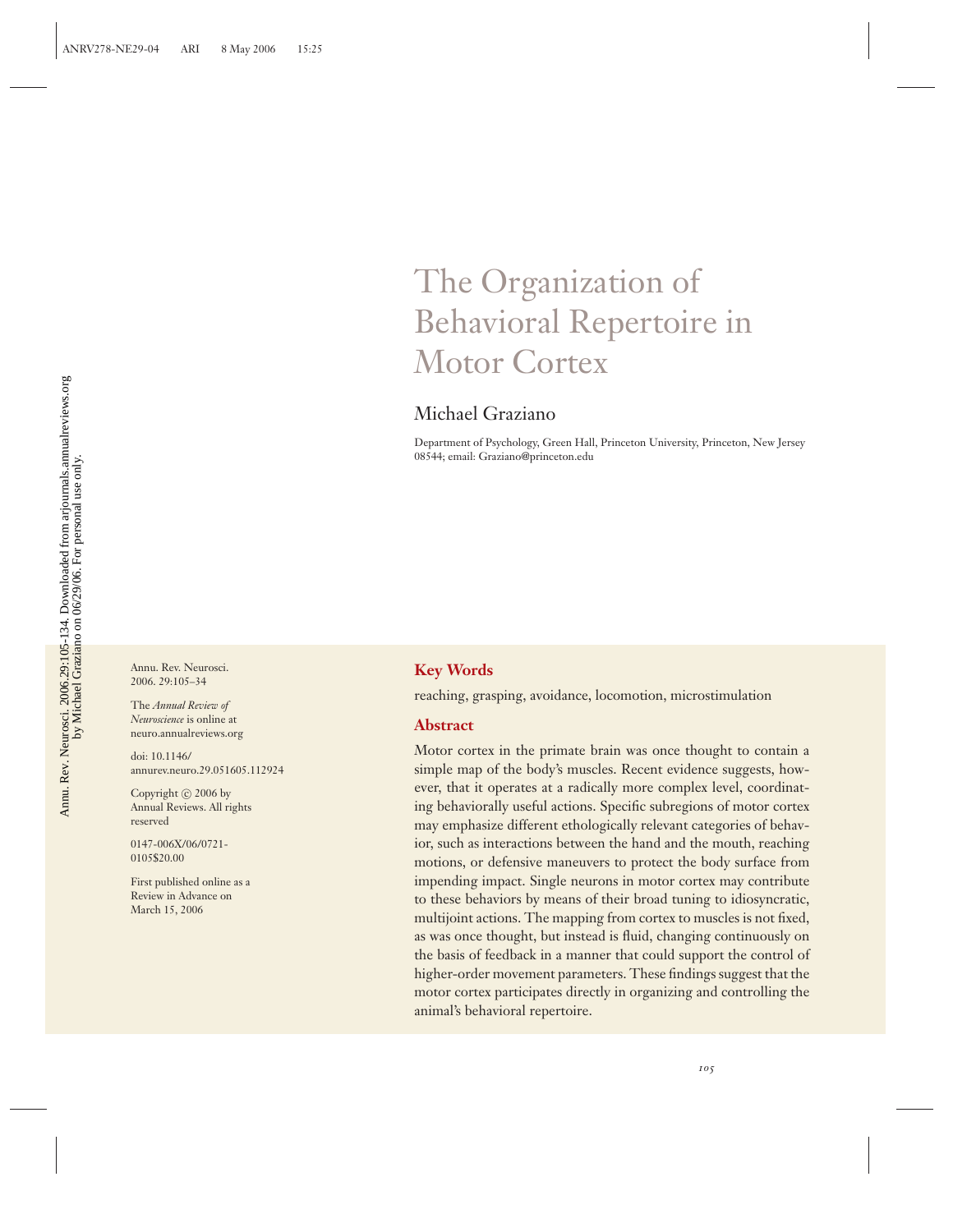## **Contents**

| INTRODUCTION                       | 106 |
|------------------------------------|-----|
| <b>EVOLVING VIEWS OF MOTOR</b>     |     |
| CORTEX                             | 107 |
| ELECTRICAL STIMULATION             |     |
| ON A BEHAVIORAL                    |     |
| TIMESCALE 110                      |     |
| Widespread Use of Long             |     |
| Stimulation to Probe Function. 110 |     |
| Spread of Signal Through           |     |
| Connected Networks 111             |     |
| <b>MOTOR CORTEX</b>                |     |
| <b>TOPOGRAPHY IS</b>               |     |
| ORGANIZED PARTLY                   |     |
| <b>AROUND ETHOLOGICAL</b>          |     |
| CATEGORIES                         | 112 |
| Defensive Movements                | 113 |
| Hand-to-Mouth Movements            | 113 |
| Central Space/Manipulation         | 114 |
| Reach                              | 114 |
| Climbing/Leaping                   | 115 |
| Other Outward Arm Movements        | 115 |
| Stimulation-Evoked Movements       |     |
| Reflect Movement Repertoire,       |     |
| Not a Single Movement              |     |
| Parameter                          | 115 |
| Overarching Maps Within Motor      |     |
| Cortex                             | 118 |
| NEURONS IN MOTOR CORTEX            |     |
| <b>MAY BE TUNED TO</b>             |     |
| <b>IDIOSYNCRATIC MOTOR</b>         |     |
| OUTPUT PATTERNS                    | 120 |
| THE CORTICAL MAP OF                |     |
| <b>MUSCLES IS</b>                  |     |
| <b>CONTINUOUSLY REMAPPED</b>       |     |
| BY FEEDBACK                        | 123 |
| One-to-One Mapping                 | 123 |
| Many-to-Many Mapping               | 123 |
| Feedback Remapping                 | 125 |

## **INTRODUCTION**

This review describes the cortical motor system from an ethological perspective. The monkey motor system is emphasized, although work on other animals is also considered. Certain actions may be typical of an animal's motor repertoire, such as reaching to grasp an object, manipulating an object with the fingers, putting an object in the mouth, or making defensive movements to block an impending object. How are these behavioral needs reflected in the motor circuitry? One potential risk in studying complex actions is that it might hinder a mechanistic or reductionist understanding of movement control. Traditionally, motor control is studied by examining simple components of movements. This review, however, argues that much greater insight can be gained about specific mechanisms when the motor system is considered in the context of meaningful behavior. The animal's behavioral repertoire is diverse, different behaviors require different control strategies, and at every level the motor networks are built and trained to produce those actions important to the animal. The topography of motor cortex, the specialized functions of cortical subregions, the properties of single neurons, and the connectivity between cortex, spinal cord, and muscles are all more approachable from an ethological perspective.

The review begins with a brief account of past and present views of motor cortex. The subsequent sections then outline the hypothesis that behavioral repertoire is systematically represented within motor cortex. Three levels of analysis are discussed:

- 1. Cortical topography: Motor cortex may be organized at least partly along ethological lines, in which subregions of cortex emphasize different categories of behaviorally useful actions.
- 2. Properties of single neurons: Individual neurons in motor cortex may be broadly tuned to idiosyncratic, complex patterns of motor output that reflect the animal's behavioral repertoire.
- 3. Mapping from cortex to muscles: The mapping from cortex to muscles is not fixed as was once thought, but instead is fluid, constantly changing on the basis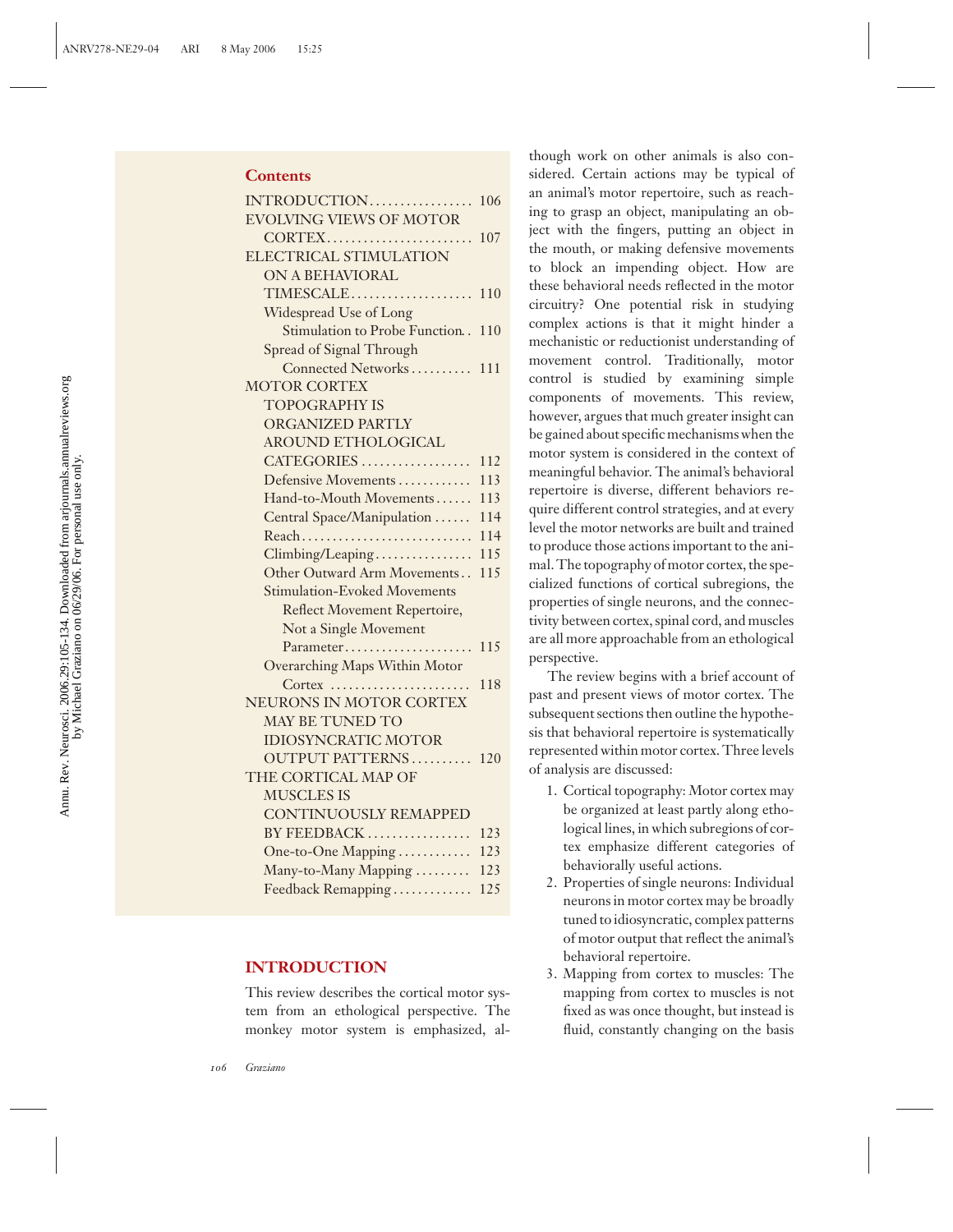of feedback from muscles and joints. This feedback remapping may allow neurons in motor cortex to control almost any combination of high-level and low-level motor parameters needed to produce the diverse actions in the animal's repertoire.

# **EVOLVING VIEWS OF MOTOR CORTEX**

One hundred and thirty-five years ago, Fritsch & Hitzig (1870) borrowed Frau Fritsch's dressing table, lay an anesthetized dog on the tabletop, and electrically stimulated its cerebral cortex (Taylor & Gross 2003). They described an apparent map of muscles arranged in the frontal lobe. Shortly thereafter, Ferrier (1873) obtained a similar motor map in the monkey brain. By 1905, Campbell proposed that the primate cortex contained two motor areas, including a higher-order premotor area that controlled the lower-order muscle map. The cortical muscle map, in turn, controlled the spinal cord. This concept of a premotor area and a primary motor muscle map became the dominant view of the early twentieth century (e.g., Fulton 1938). (See **Figure 1***A*.)

In some respects this early view has not changed. **Figure 1***B* outlines a modern view, showing some of the cortical motor areas that investigators have described in the monkey brain (e.g., He et al. 1995, Luppino et al. 1991, Matelli et al. 1985, Matsuzaka et al. 1992, Preuss et al. 1996). In this scheme, the map in primary motor cortex controls movement at a simple level, perhaps controlling individual joints or small groups of muscles. This body map is influenced by many premotor areas that serve a range of higher-order functions. The premotor areas include ventral premotor cortex (sometimes divided into F4 and F5), dorsal premotor cortex (divided into a caudal and rostral division, PMDc and PMDr), the supplementary motor cortex (SMA), the pre-SMA, and three distinct motor areas in the cingulate sulcus on the medial wall of the



#### **Figure 1**

**a**

Early and recent views of the cortical motor system in the primate brain. *A*: One premotor area and one primary motor map of the body's muscles (e.g., Fulton 1938). *B*: A more modern view incorporating many premotor areas. A variety of terminology schemes are used including the F4 and F5 of Matelli et al. (1985), to designate the divisions of ventral premotor cortex, and the PMDc and PMDr of Preuss et al. (1996), to designate the divisions of the dorsal premotor cortex.

hemisphere. The functions of these many premotor areas are debated. For example, Mushiake et al. (1990) suggested that SMA encodes sequences of movements. Wise (1985) suggested that PMDc participates in the planning and preparation of movement. Rozzolatti et al. (1988) suggested that F5 encodes a library of complex hand actions. Some premotor areas, including pre-SMA and PMDr, do not project directly to the primary motor cortex and thus may be less closely related to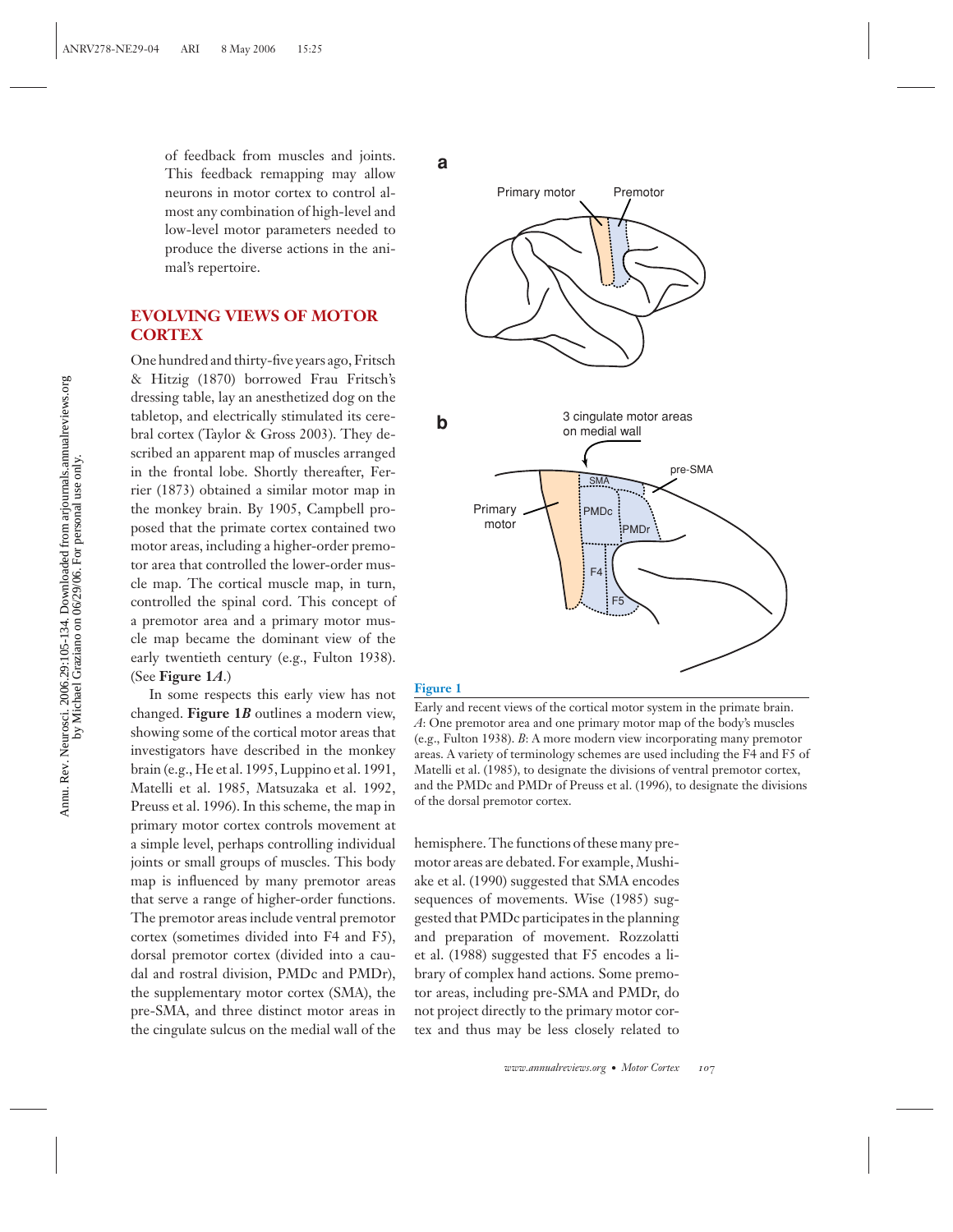**F4:** field 4 in motor cortex

**F5:** field 5 in motor cortex

**PMDc:** caudal division of dorsal premotor cortex

#### **PMDr:** rostral division of dorsal premotor cortex

#### **SMA:**

supplementary motor cortex

**Pre-SMA:** region of cortex just anterior to supplementary motor cortex

motor output (Dum & Strick 2005, Lu et al. 1994, Tachibana et al. 2004).

The modern view includes a greater number of premotor areas than does the traditional view of the early twentieth century. Yet both views are similar in that they involve a cortical hierarchy in which premotor areas control various high-order aspects of movement, primary motor cortex decomposes movement into simple components in a body map, and these simple movement components are then communicated to the spinal cord for execution. Several lines of evidence suggest, however, that this basic hierarchical conception of the cortical motor system, which has persisted for more than a century, may require major modification. In particular, primary motor cortex may serve a more complex function than originally hypothesized, and some of the premotor areas may be on a similar hierarchical level as primary motor cortex.

First, the somatotopic map in primary motor cortex is overlapping, intermingled, and fractured, which suggests that it is organized to promote coordination among muscles and joints rather than to separate movements into constituent muscles and joints (Donoghue et al. 1992, Park et al. 2001, Sanes & Schieber 2001, Schieber 2002). Second, a high proportion of neurons in primary motor cortex are tuned to higher-order movement parameters and even sequences of movements, which suggests that it contains a more abstract code than a simple body map (Crowe et al. 2004; Georgopoulos et al. 1986, 1989; Kakei et al. 1999; Lu & Ashe 2005; Reina et al. 2001). Third, the distinction between primary motor cortex and some premotor areas has become blurred given that many of these areas project in parallel to the spinal cord (Bortoff & Strick 1993; Dum & Strick 1996, 2002, 2005; He et al. 1993; Wu et al. 2000). Fourth, the spinal cord itself controls movement at a level of complexity that far exceeds the map of muscles or joints proposed for primary motor cortex (for review of high-level spinal control of behavior see Bizzi et al. 2000 and Fetz et al.

2002). These findings have led to some uncertainty about the role of primary motor cortex and its relationship to premotor cortex.

An alternative way to understand the relationship among the cortical motor areas was recently suggested by a set of electrical stimulation experiments. We stimulated sites in the primary and premotor cortex of monkeys (Cooke & Graziano 2004a; Graziano et al. 2002a, 2003, 2004, 2005). Rather than use brief, 10- or 20-ms trains of electrical pulses that evoke muscle twitches, we used halfsecond trains, matching the approximate time scale of a monkey's reaching and grasping. The movements that unfolded during these long stimulation trains did not resemble muscle twitches or segregated joint rotations. Instead they were complex, involved many joints in coordination, and often resembled meaningful actions such as putting the hand to the mouth and opening the mouth, making a defensive gesture as if to ward off an impending impact, or reaching outward and shaping the hand as if to grasp an object (**Figure 2**). These different categories of movement tended to be evoked from different regions of cortex (**Figure 3**). Furthermore, the primary motor cortex and the caudal sectors of premotor cortex appeared to be at a similar hierarchical level, coordinating different but equally complex movements. Movements could not be consistently evoked from rostral premotor cortex.

These results suggest a new framework in which (*a*) the primary motor cortex is elevated from a map of muscles or joints to a representation of complex actions and (*b*) some of the caudal premotor areas currently recognized in the monkey brain are on a similar hierarchical level as primary motor cortex but emphasize different categories of complex movement. In this view, a mosaic of areas lies at the output stage of the cortical motor system, projecting directly to the spinal cord, influencing each other through lateral connections and representing the movement repertoire of the animal at a relatively high level. Other areas, such as the rostral premotor areas or parietal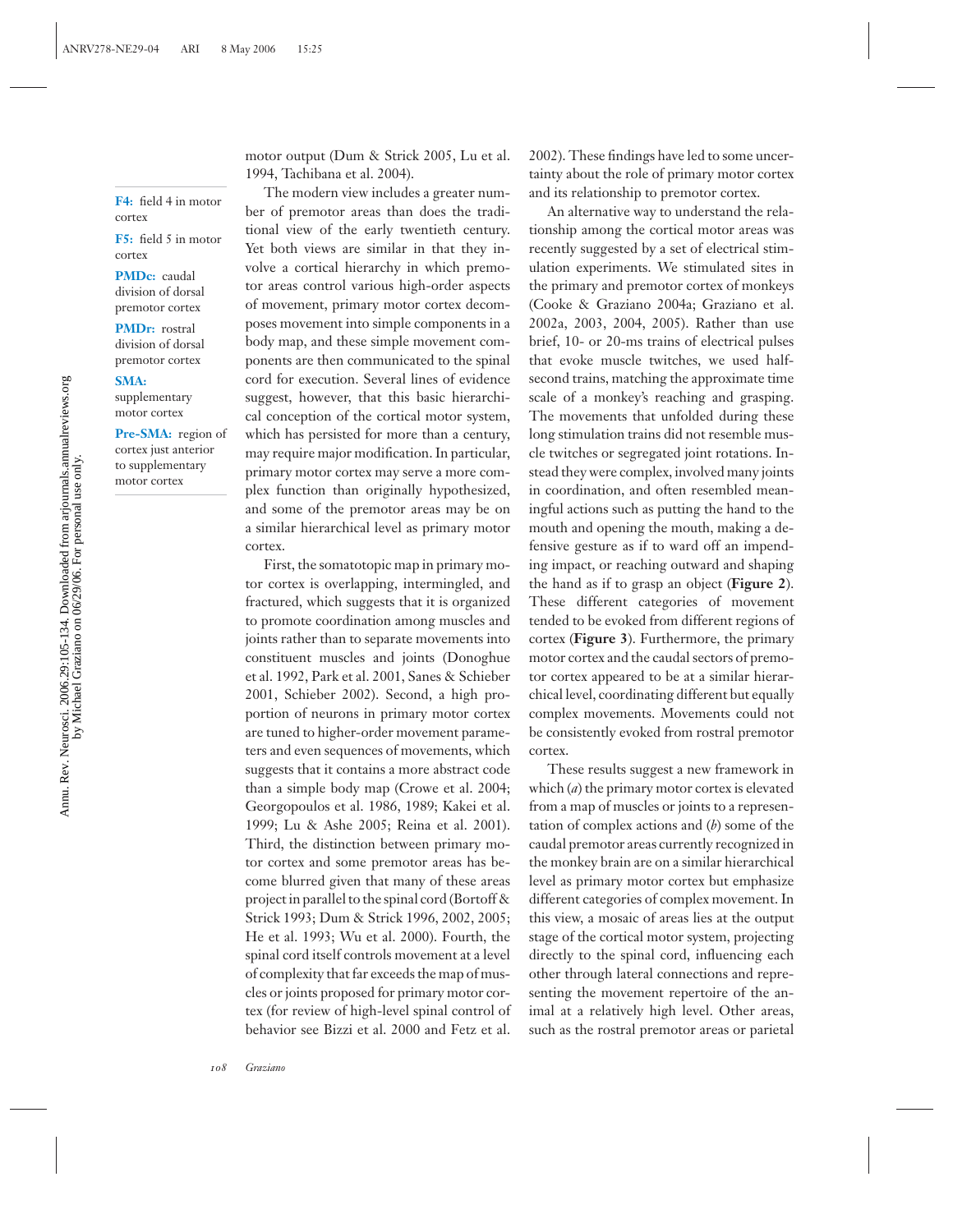

Five categories of movements evoked by electrical stimulation in motor cortex. Figure is drawn from video frames. Drawings represent the final posture obtained at the end of the stimulation-evoked movement. *A*: defensive-like posture of face. *B*: hand to mouth. *C*: manipulation-like shaping of fingers (precision grip) and movement of hand to central space. *D*: outward reach with hand opened as if shaping to grasp. *E*: climbing- or leaping-like posture involving all four limbs.



## **Figure 3**

Topographic arrangement of stimulation effects in an example monkey. Rectangle on schematic brain shows approximate location of studied cortex, spanning the arm and hand representation in the medial-lateral extent and spanning the precentral gyrus in the anterior-posterior extent. Diagonal line in map indicates lip of central sulcus, and the area left of the line indicates unfolded cortex in the anterior bank of sulcus. Curved line indicates approximate location of arcuate sulcus. Sites are color-coded according to type of complex movement evoked. Adapted from figure 10 of Graziano et al. (2005).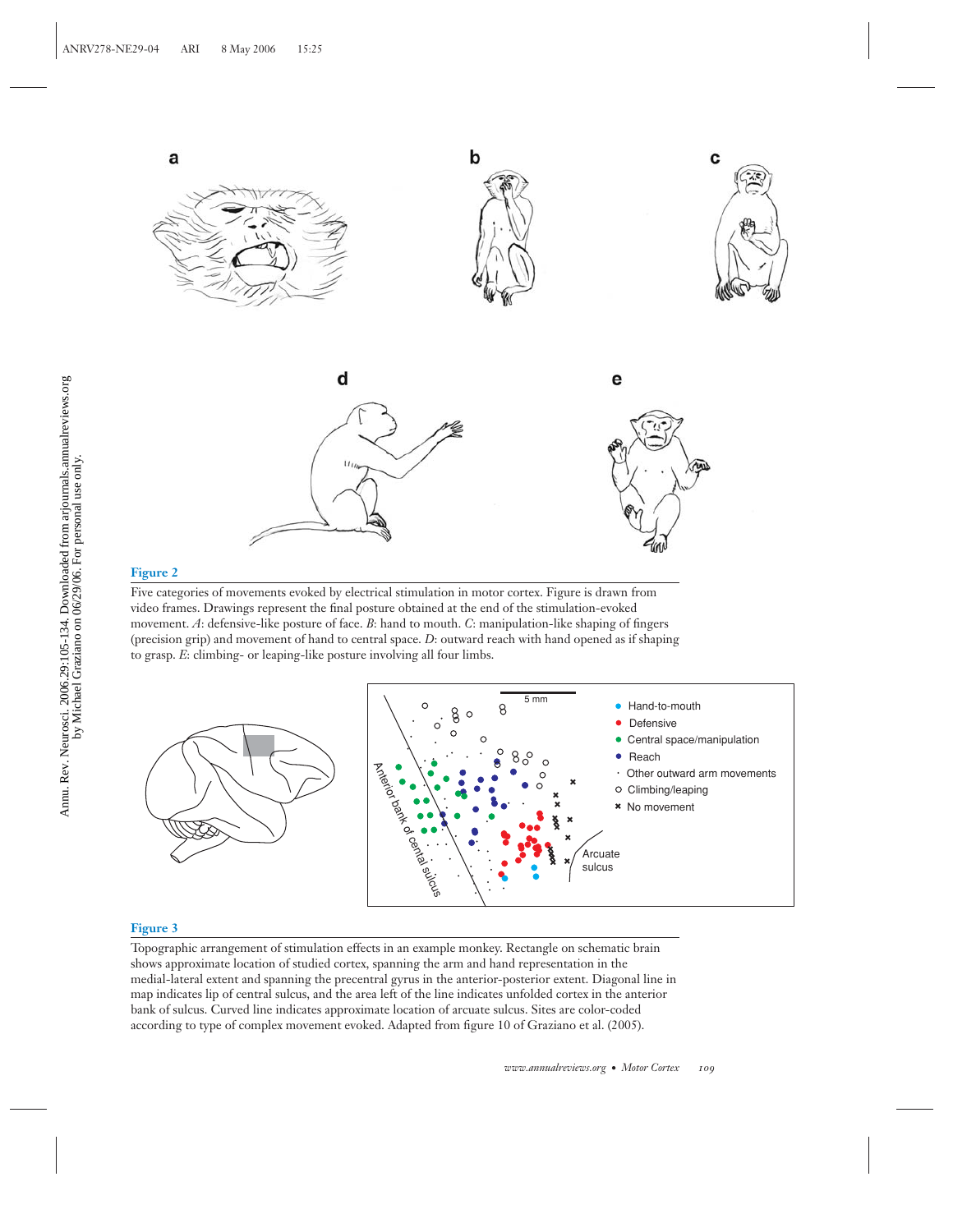motor areas, may serve other even higherorder functions.

# **ELECTRICAL STIMULATION ON A BEHAVIORAL TIMESCALE**

Much of the evidence discussed below involves cortical stimulation. This section therefore briefly outlines the history of stimulation on a behavioral time scale and its use in probing motor function.

## **Widespread Use of Long Stimulation to Probe Function**

Ferrier (1873) was the first to apply long stimulation trains to the motor cortex of monkeys and obtained complex "purposive" movements including a hand-to-mouth movement. Ferrier's observations, however, were not pursued, and most subsequent stimulation studies of motor cortex used brief stimulation to probe the somatotopic map (e.g., Foerster 1936, Fulton 1938, Penfield & Boldrey 1937, Woolsey 1952). Although Penfield reported spectacular and complex effects of cortical stimulation in humans, including some apparently meaningful movements evoked from the supplementary motor cortex, he continued to view the lateral motor cortex as a body map from which only muscle twitches could be evoked. In 1954 he wrote, "It would seem that the awkward gross movements produced by stimulation of the hand, tongue, and leg areas of the precentral gyrus give no more than an indication of the peripheral connexions of those portions of the gyrus. There is no suggestion that the acquired skills which are at the disposal of man have any form of true representation there."

These early studies used surface stimulation, a spatially crude technique. By the 1960s, surface stimulation was largely replaced by more focal stimulation through microelectrodes. This improved technique of microstimulation was used to study a diversity of brain systems. Stimulation trains up to 3 min in duration were used to evoke eating, drinking, sex, and aggression from specific regions of the hypothalamus (e.g., Caggiula & Hoebel 1966, Hoebel 1969). In these experiments, the duration of the train was criticial for allowing the full behavior to unfold because when the stimulation ended, the evoked behavior stopped. Stimulation trains on the time scale of a normal saccade (30–80 ms) were used to probe maps of evoked eye movements in cortical and subcortical oculomotor structures (e.g., Bruce et al. 1985, Robinson 1972, Robinson & Fuchs 1969, Schiller & Stryker 1972, Tehovnik & Lee 1993, Thier & Andersen 1998). Stimulation in these oculomotor areas on a time scale shorter than a normal saccade, such as for 20 or 10 ms, resulted in a truncated saccade (Stanford et al. 1996). Stimulation for up to 500 ms evoked coordinated head and eye movements in the superior colliculus and the SMA (Chen & Walton 2005, Freedman et al. 1996, Martinez-Trujillo et al. 2003). Stimulation in the arcuate sulcus for 1000 ms evoked smooth pursuit eye movements (Gottlieb et al. 1993). Stimulation of visual and somatosensory cortex for 1000 ms was used to alter perceptual judgments of sensory stimuli (e.g., Romo et al. 1998, Salzman et al. 1990). In each of these studies, stimulation helped establish the behavioral role of the tested brain area. In most cases, stimulation provided the initial insight into the function of the studied area, thereby pointing the way for the use of other techniques such as single neuron recording.

In motor cortex, stimulation on a behavioral time scale was not widely used until recently. Asanuma and colleagues used microstimulation to study the motor cortex of cats and monkeys (e.g., Asanuma 1975, Asanuma et al. 1976), but these experiments were limited to brief stimulation trains, typically less than 20 ms. The purpose of the experiments was to evoke muscle twitches and study the somatotopic map in motor cortex. Microstimulation on a behavioral time scale was not used until Huang et al. (1989) obtained rhythmic, chewing movements in monkeys by applying 3-s stimulation trains in the mouth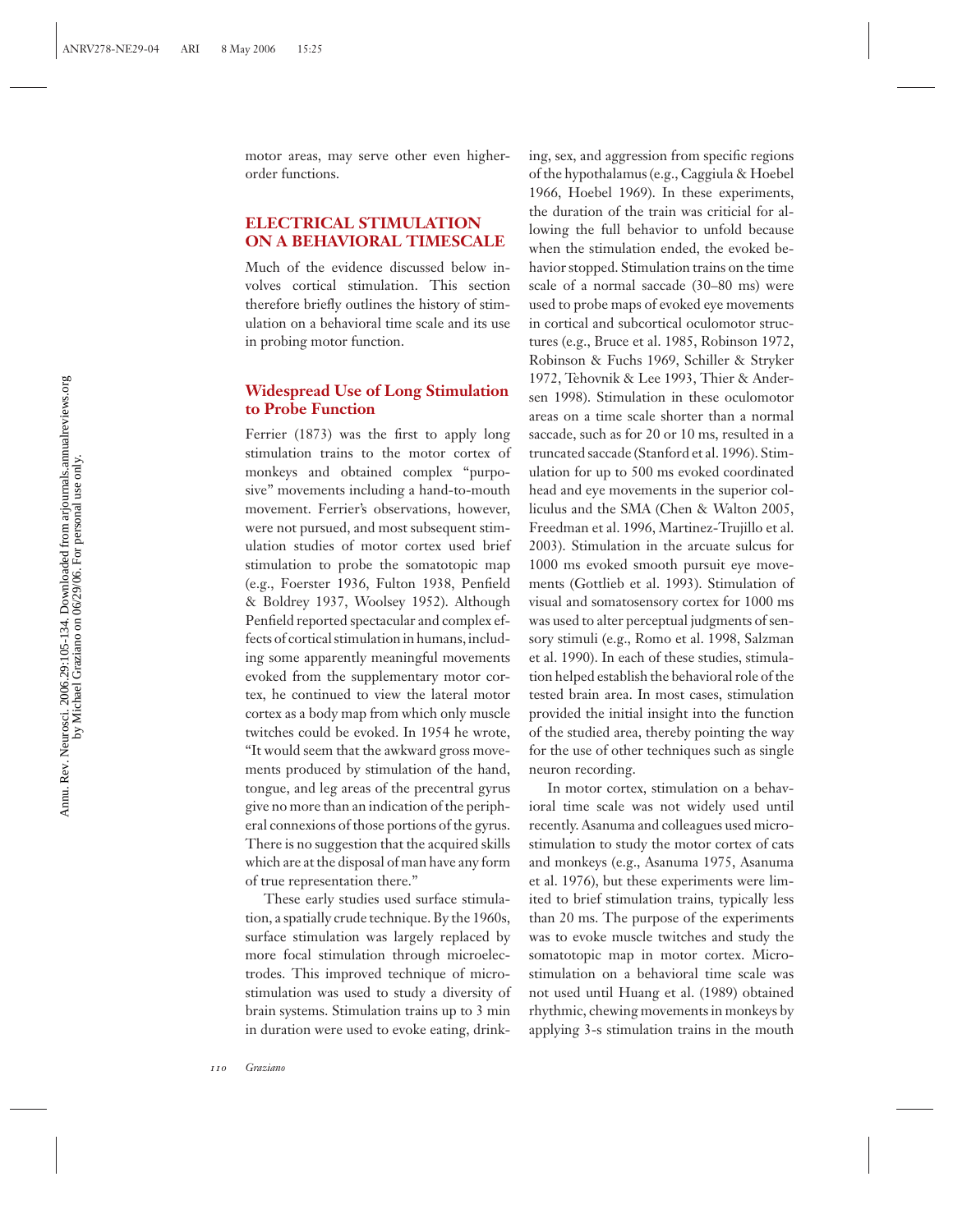representation. The method was then relatively neglected in the motor system until our stimulation studies in monkeys suggested a possible mapping of complex movements in the precentral gyrus (Cooke & Graziano 2004a; Graziano et al. 2002a, 2003, 2004, 2005). We found that short stimulation trains evoked muscle twitches as previously reported; however, when the stimulation train was extended to 500 ms, the muscle twitches unfolded into complex, multijoint movements that appeared to have a behavioral meaning. We chose to stimulate for 500 ms because neurons in motor cortex typically have elevated activity throughout a movement, and a 500 ms time scale matches the duration of a monkey's normal reaching and grasping.

Stimulation on a behavioral time scale has now been used to evoke complex, apparently meaningful movements from a variety of species. In the parietal lobe of prosimians, stimulation for 500 ms evoked a range of complex movements including handto-mouth movements, defensive-like movements, reaching movements, and aggressive displays (Stepniewska et al. 2005). These different categories of movement were clustered in separate cortical regions in a manner similar to the clustering we obtained in the motor cortex in monkeys.

In the rat motor cortex, stimulation of even a single neuron was able to evoke oscillatory movements of the whiskers (Brecht et al. 2004). In one subregion of the whisker representation, stimulation for 500 ms evoked rhythmic, exploratory-like whisking movements, whereas stimulation of an adjacent cortical subregion evoked a retraction of the whiskers and a possible defensive-like closure of the eye, contraction of the facial musculature, and lifting of the forepaw (Haiss & Schwarz 2005). These findings suggest rat motor cortex may be similar to monkey motor cortex in being organized partly around ethologically relevant functions.

Stimulation of cat motor cortex for 500 ms evoked reaching movements of the forepaw (Ethier et al. 2004), which suggests that cat motor cortex may also be partly organized around ethologically relevant movements.

## **Spread of Signal Through Connected Networks**

Injecting a train of current pulses into the brain is artificial. This artificiality by itself is not a fatal flaw. Most experimental techniques involve artificial manipulation. The lesion technique, for example, is particularly invasive. Can useful insight be gained from the stimulation technique, despite (or perhaps because of) the artificiality of the manipulation? Its track record, discussed above, suggests that wherever it is used in the brain it results in critical insight into function.

The standard microstimulation technique involves a train of low amplitude pulses delivered through the electrode tip. The pulses are brief (e.g., 0.2 ms) and are presented at a high frequency (typically ranging from 50– 500 Hz). The amplitude varies depending on the brain area or behavior under study but is typically below 500 microA. Most studies use biphasic pulses (a negative followed by a positive phase) to balance the charge and thus eliminate electrolytic damage to the neural tissue. Stimulation is thought to activate physiologically relevant brain circuits. In this view, the directly stimulated neurons around the electrode tip do not have any specific function by themselves; rather, their function is a consequence of their connections with and influence on a wider network.

Using microstimulation in the study of the motor cortex of cats and monkeys, Asanuma and colleagues attempted to isolate the most direct, descending pathway from cortex through the spinal cord to the muscles (e.g., Asanuma 1975, Asanuma et al. 1976). Unfortunately, each point in motor cortex has widespread connections. In addition to the direct descending pathway to the spinal cord, motor cortex neurons have lateral connections to neighboring cortical neurons, connections to other cortical areas, and connections to a variety of subcortical structures. Many of these targets of the motor cortex also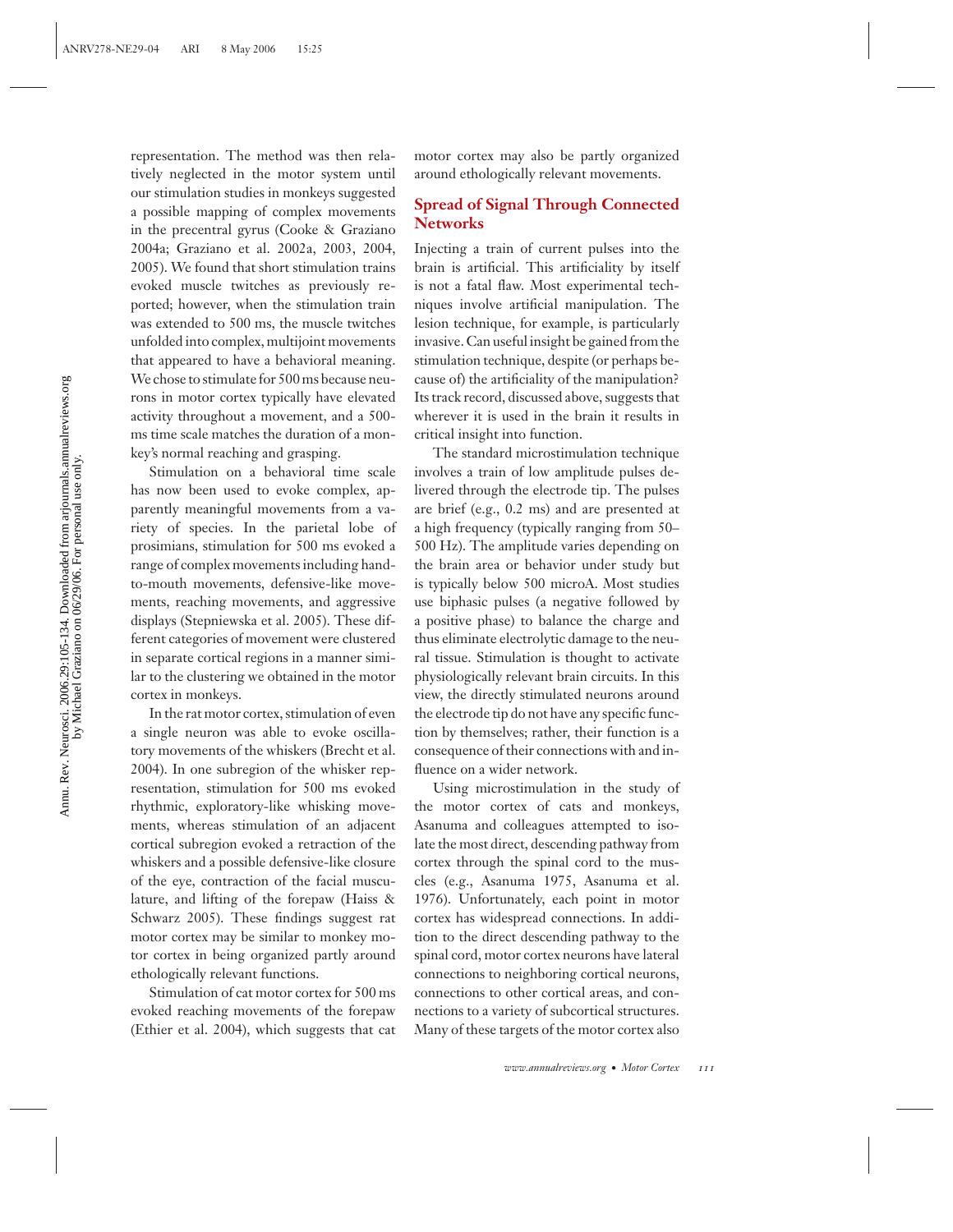project directly to the spinal cord. Thus stimulation of motor cortex does not only activate the descending pathway to the spinal cord, but also activates other, diverse pathways through the motor network. Asanuma and colleages used brief stimulation trains hoping to limit the spread of signal through lateral networks, but they could not eliminate the possibility. Jankowska et al. (1975) showed that brief stimulation trains, and even single stimulation pulses, evoked signal spread laterally through the cortex as well as downward to the spinal cord.

The problem of isolating the most direct descending pathway from cortex to the muscles was not solved until Cheney & Fetz (1985) measured the latency between the onset of cortical stimulation and the onset of muscle activity. They obtained latencies as short as 5 ms, presumably reflecting the most direct pathway.

These stimulation studies in motor cortex therefore focused on anatomical tract tracing and moreover focused on isolating the specific, most direct pathway from cortex to the spinal cord and to the muscles. For these reasons the experimenters were generally concerned with the "problem" of signal spread through lateral networks. However, the lateral connections through the motor network are not artifacts. They are presumably critical for normal function. When stimulation is used on a behavioral time scale, the signal is assumed to spread through the pre-existing connections, thereby partially mimicking the function of the directly stimulated tissue.

Does the stimulation signal actually spread through pre-existing circuits, or is it so unnatural that it spreads in a meaningless jumble? Tolias et al. (2005) addressed this question by stimulating primary visual cortex (V1) in monkeys and measuring the signal spread with functional magnetic resonance imaging. Because the connections of V1 are wellknown, the spread of activity evoked by stimulation could be compared with the spread expected from pre-existing connections. The results suggested that stimulation, even of long duration (4000 ms) and high amplitude (1400 microA), activated surrounding and distant cortex in a specific pattern that closely matched the known pre-existing anatomical connectivity. Thus even though stimulation is artificial, driving the neurons near the electrode tip at high frequency in a sustained fashion, it results in a spread of signal through physiologically meaningful pathways. It is presumably this recruitment of physiological circuits that allows stimulation to roughly mimic the function of the directly stimulated tissue.

The strength of the stimulation technique is that it is causal. The evoked movement provides an immediate hypothesis about the function of the activated tissue. In this sense it is more powerful and direct than single neuron recording, which depends on interpreting correlations. One of the weaknesses of the stimulation technique is that it is not spatially precise. The electrode directly stimulates a ball of tissue that can be a millimeter or more in diameter. The technique provides a rough sense of function, perhaps averaged over the neurons near the electrode tip. It may help to orient researchers in the right direction for the use of other experimental techniques. The most convincing experimental approach is to combine techniques, such as stimulation, single neuron recording, and chemical activation and inactivation. In some regions of motor cortex this combining of techniques has been employed, greatly strengthening the case for the representation of complex, ethologically relevant movements.

# **MOTOR CORTEX TOPOGRAPHY IS ORGANIZED PARTLY AROUND ETHOLOGICAL CATEGORIES**

This section describes in detail the hypothesized parcellation of the macaque motor cortex into subregions that emphasize different categories of action. It also describes the possible incorporation of these subregions into an overarching topographic map.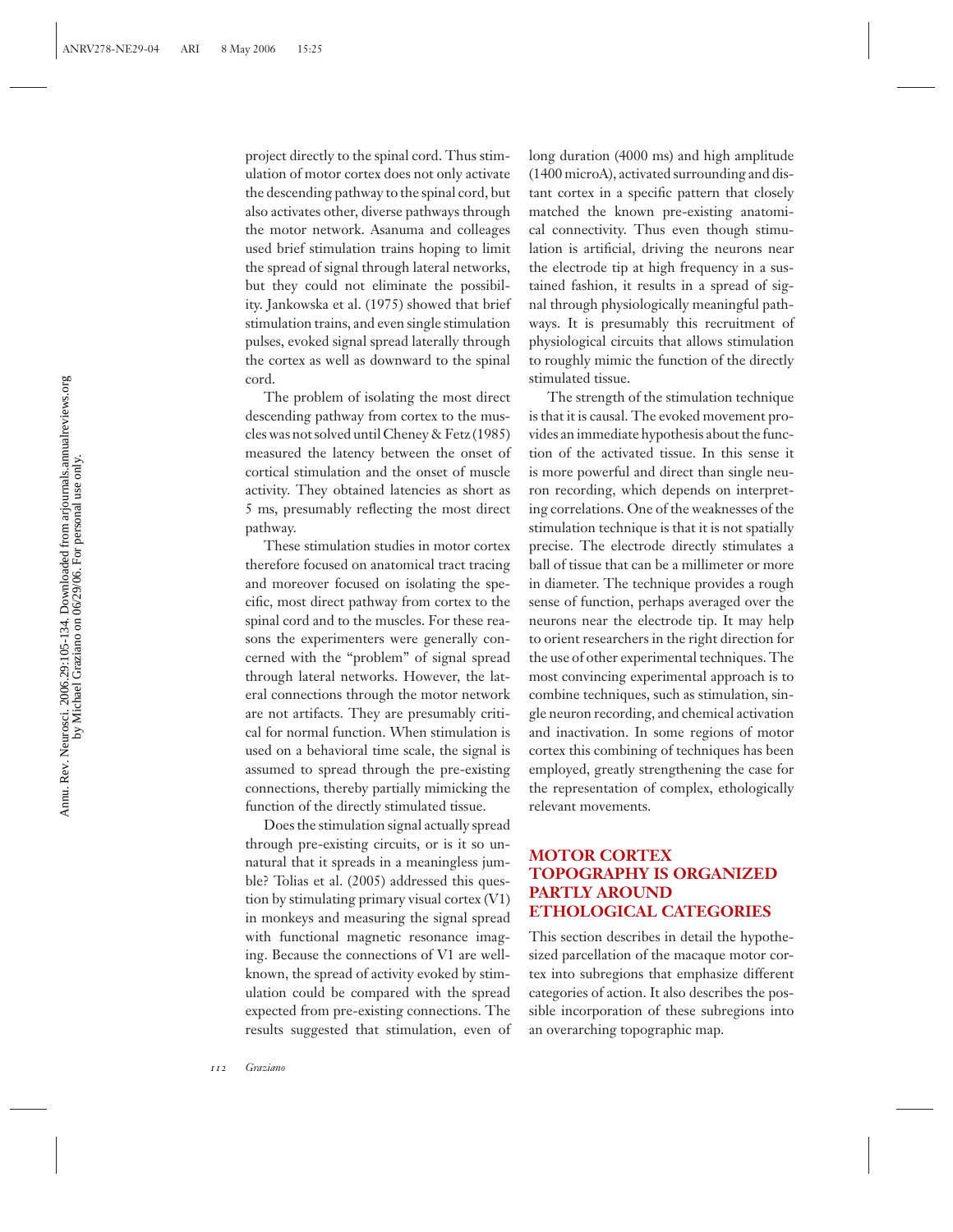## **Defensive Movements**

Stimulation within a restricted zone in the precentral gyrus (red dots in **Figure 3**) evoked a coordinated set of movements that resembled a defensive reaction to an impending impact or an unexpected touch (**Figure 2***A*). The movements were mainly contralateral to the stimulating cortex and included a blink, a squint, lifting of the upper lip in a facial grimace, folding of the ear against the side of the head, shrugging of the shoulder, turning aside of the head, a blocking movement of the arm, and a distinctive, defense-related centering movement of the eyes (Cook & Graziano 2004a, Graziano et al. 2002a). These movements matched the components of a normal defensive reaction such as when the monkey's face is puffed with air (Cooke & Graziano 2003).

To probe further the relationship between this cortical area and the control of defensive movements, we chemically manipulated the brain region and tested the animal's defensive reactions to an air puff (Cooke & Graziano 2004b). When the region of cortex was injected with muscimol, a gamma-aminobuteric acid (GABA) agonist that inhibits neuronal activity, the monkey exhibited a specific reduction in its defensive reactions. In contrast, injections of bicuculline, a GABA antagonist that disinhibits neuronal activity, caused an enhancement in the defensive reactions.

In further support of the interpretation that this cortical zone contributes to the defense of the body surface, neurons in this region of cortex typically respond to tactile stimuli on the face and arms and to visual stimuli looming toward the tactile receptive fields (Fogassi et al. 1996, Gentilucci et al. 1988, Graziano et al. 1997, Rizzolatti et al. 1981). Some of the neurons are trimodal, responding also to auditory stimuli in the space near their tactile receptive fields (Graziano et al. 1999). Because of these distinctive sensory properties, we refer to this cortical region as the polysensory zone (PZ). Although all monkeys tested have a PZ, it varies among animals in size and precise position (Graziano & Gandhi 2000). It is typically located just posterior to the bend in the arcuate sulcus. In the terminology scheme of Matelli et al. (1985), it probably corresponds to the dorsal part of premotor area F4, where similar polysensory neurons have been reported (Fogassi et al. 1996, Gentilucci et al. 1988, Matelli et al. 1985).

PZ probably receives its sensory input from the posterior parietal lobe and may receive a particularly dense projection from the ventral intraparietal area (VIP) (Lewis & VanEssen 2000, Luppino et al. 1999). Indeed, VIP and PZ have nearly identical properties. Just as in PZ, neurons in VIP have tactile receptive fields typically on the face or arms, and a high proportion of neurons also respond to visual and auditory stimuli in the space near the tactile receptive fields (e.g., Colby et al. 1993, Duhamel et al. 1998, Schlack et al. 2005). Electrical stimulation of VIP evokes defensive-like movements that resemble those evoked from PZ, although higher currents are required in VIP and the movements are less consistent (Cooke et al. 2003, Thier & Andersen 1998). We suggest that a major emphasis of this distinct parieto-frontal circuit is the construction of a margin of safety around the body and the selection and coordination of defensive behavior, although it may contribute to other behaviors as well (Graziano & Cooke 2005).

#### **Hand-to-Mouth Movements**

In another cortical zone within motor cortex (light blue dots in **Figure 3**), stimulation evoked a characteristic hand-to-mouth movement (**Figure 2***B* ). The grip aperture closed during stimulation, bringing the forefinger against the thumb; the forearm supinated and the wrist flexed such that the grip was aimed at the mouth; the hand moved precisely to the mouth; and the mouth opened. These four movement components occurred simultaneously in a smooth, coordinated fashion resembling the monkey's own voluntary **PZ:** polysensory zone (in the precentral gyrus)

**VIP:** ventral intraparietal area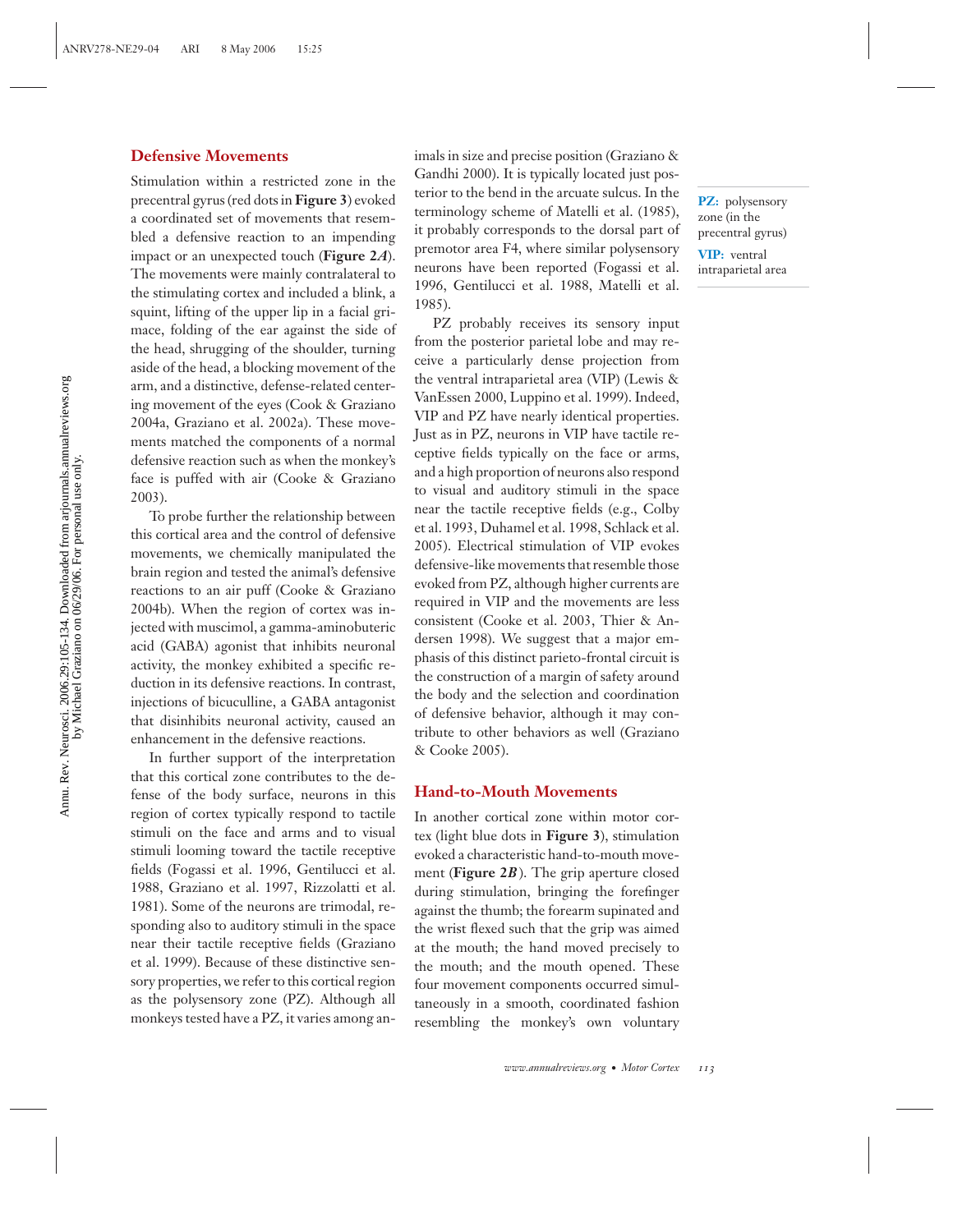hand-to-mouth movements. The hand speed followed a distinctive bell-shaped velocity profile in which the speed rose to a single peak near the middle of the movement and then decelerated smoothly to the end of the movement (Graziano et al. 2005). This bellshaped velocity profile is typical of normal voluntary hand movements (Flash & Hogan 1985). When a weight was fixed to the hand, the stimulation-evoked movement apparently compensated for the added load and usually brought the hand to a similar final position as without the weight (Graziano et al. 2005). Thus the evoked movements had a certain complexity and sophistication of control. However, if an obstacle was placed between the hand and the mouth, the hand bumped against the obstacle and pressed against it without moving intelligently around the obstacle. Thus the evoked movements had limited flexibility. Once the hand reached the mouth, it remained at that location with no further movement until the end of the stimulation train. Similar movements could be evoked in awake or anesthetized animals, although the movements were weaker and required greater current in anesthetized animals.

In all monkeys tested, the hand-to-mouth sites were clustered in a zone lateral and sometimes anterior to PZ. In the terminology scheme of Matelli et al. (1985), these sites may lie within ventral area F4 or caudal area F5. Neurons in F5 respond during grasping with the hand and mouth and during interactions between the hand and mouth (Murata et al. 1997; Rizzolatti et al. 1988).

#### **Central Space/Manipulation**

Stimulation of another cluster of sites (green dots in **Figure 3**) caused the hand to move into a restricted region of central space within  $∼10$  cm of the chest and the fingers to shape in a specific manner (**Figure 2***C*). These finger movements included an apparent precision grip (thumb against forefinger), a power grip (fist), or a splaying of the fingers accompanied by a turning of the palm toward the face. The movements resembled the types of actions that monkeys typically make when manipulating or examining objects in central space (Graziano et al. 2003). These sites were clustered in a posterior zone that lay partly on the gyral surface and partly on the anterior bank of the central sulcus. This cluster probably corresponds to the traditional primary motor hand representation. It may also correspond to the core region in the motor cortex maps of Kwan et al. (1978). In these maps based on brief stimulation trains, Kwan et al. found a posterior region of cortex that emphasized the fingers and hand, surrounded by a belt region that emphasized more proximal musculature. This core hand region has since been confirmed by others (e.g., Park et al. 2001). In our studies, using longer stimulation trains, we found that stimulation of the core region not only caused movement of the fingers, but also often caused movement of the arm that brought the hand into a large region of central space. We suggest that this cortical zone may represent a "manual fovea," a repertoire of movements that is related to the manipulation of objects and heavily biased toward hand locations in a central region of space in front of the chest (Graziano et al. 2003).

## **Reach**

For some cortical sites (dark blue dots in **Figure 3**), stimulation evoked an apparent reach in which the wrist straightened, the fingers opened as if to grasp, and the hand extended outward to a region of space distant from the body (**Figure 2***D*). For these movements, again, the hand speed followed a distinctive, natural bell-shaped profile. Also when a weight was fixed to the hand, the stimulation-evoked movement apparently compensated for the added load, usually bringing the hand to a similar final position as achieved without the weight (Graziano et al. 2005). These apparent reaching sites tended to be located on the gyral surface just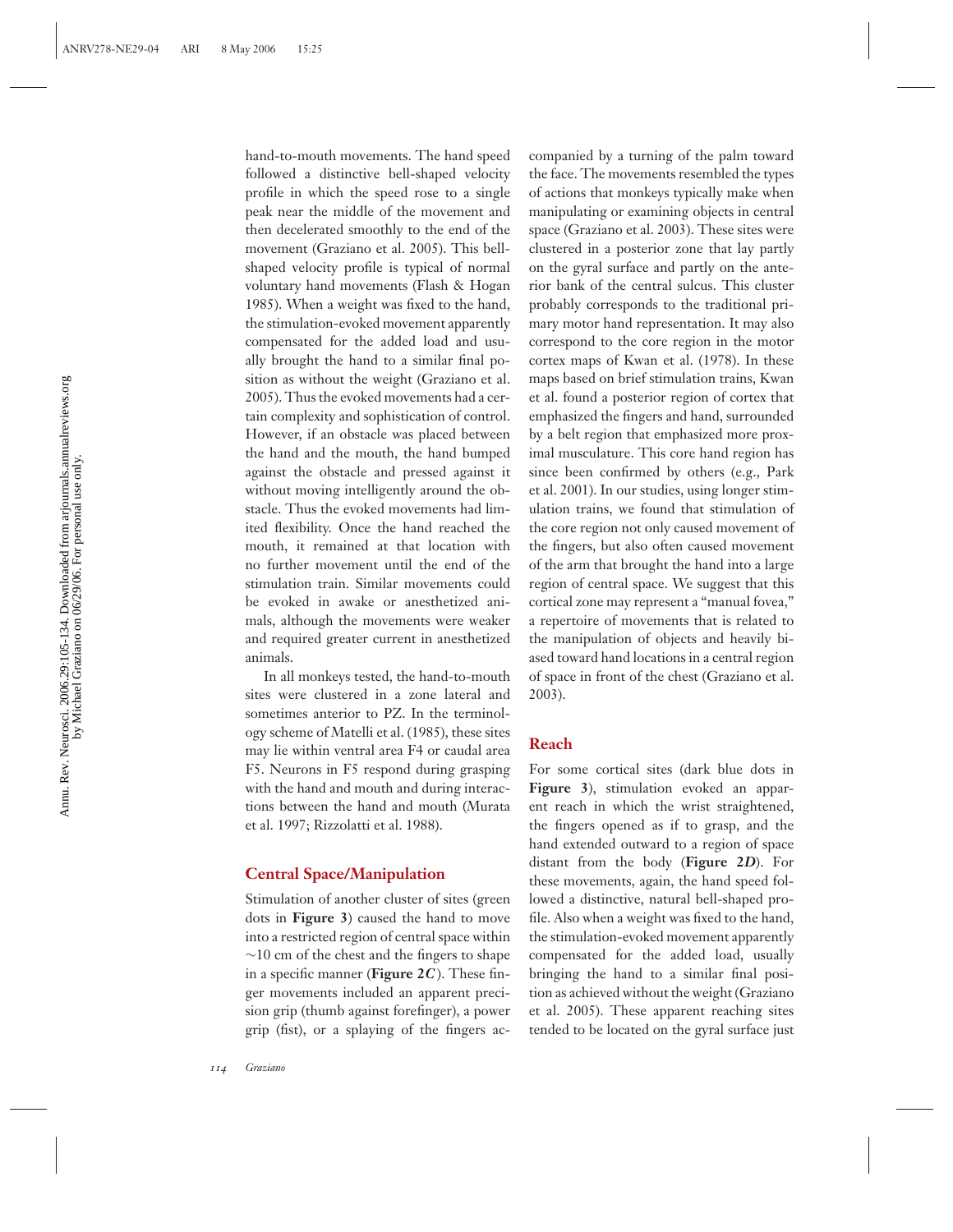anterior to the central space/manipulation zone and dorsal to PZ. Because of this relative location, the reach-related sites probably lay within the dorsal premotor cortex, within its caudal division (PMDc), where a high proportion of neurons respond in relation to reaching movements (e.g., Crammond & Kalaska 1996, Hocherman & Wise 1991, Johnson et al. 1996, Messier & Kalaska 2000). Typically stimulation of more rostral sites did not evoke reliable or clear movements.

On the basis of connectional anatomy and using brief stimulation trains to probe somatotopic maps, Strick and colleagues (Dum & Strick 2002, 2005; He et al. 1993) described three hand-related zones in the lateral motor cortex: a primary motor hand area, a ventral premotor hand area, and a dorsal premotor hand area. Our results using longer stimulation trains match this proposed set of three hand areas. We find a central space/manipulation zone, a hand-to-mouth zone, and a reach zone, all three emphasizing movement of the fingers in addition to movement of the arm. We suggest that these hand-related areas differ from each other, at least partly, by emphasizing different behavioral functions.

## **Climbing/Leaping**

In a large medial and anterior region (open circles in **Figure 3**), stimulation evoked especially complex movements that involved the arm and leg. These movements were often bilateral. Because the monkey was anchored in a primate chair, these full-body movements were constrained and difficult to interpret. Subjectively, the movements resembled climbing or leaping postures. Whether this functional interpretation is correct, it is clear that this medial, anterior region is qualitatively different from the more lateral regions because it involves an integration of movements of both sides of the body and of the arms, hands, legs, and feet. It is not yet clear whether this region of cortex lies within the most dorsal part of dorsal premo-

tor cortex, or within the SMA, or both. Neurons that respond bilaterally during reaching have been reported in dorsal premotor cortex (Cisek et al. 2003), and brief stimulation of SMA evokes complex multilimb movements (e.g., Luppino et al. 1991, Mitz & Wise 1987, Wu et al. 2000).

## **Other Outward Arm Movements**

In addition to the reaching movements described above, at many sites (small black dots in **Figure 3**) stimulation drove the hand to a distal location but without evoking any clear opening of the grip. In the sense that there was no obvious specific behavioral purpose, this type of stimulation-evoked movement was the most general and vague of the responses we obtained. These sites were not clustered in a single zone but instead were scattered, surrounding the reaching sites and the central space/manipulation sites.

# **Stimulation-Evoked Movements Reflect Movement Repertoire, Not a Single Movement Parameter**

Stimulation of motor cortex usually drives the arm to a specific final posture regardless of the starting posture. As a result, the hand usually moves toward a goal position in space (**Figure 4**). Here we suggest two possible explanations for this convergence of the arm to a posture. The second hypothesis is more likely than the first.

One hypothesis is that the stimulationevoked postures reflect a fundamentally posture-based strategy for movement control. Such posture-based control strategies, in which movements are coordinated by first determining the desired final posture and then planning the trajectory to that posture, have been proposed by many other investigators (e.g., Desmurget & Prablanc 1997, Feldman 1986, Giszter et al. 1993, Rosenbaum et al. 1995). Initially, we also interpreted the stimulation results as evidence for a posture-based control strategy that might be generally used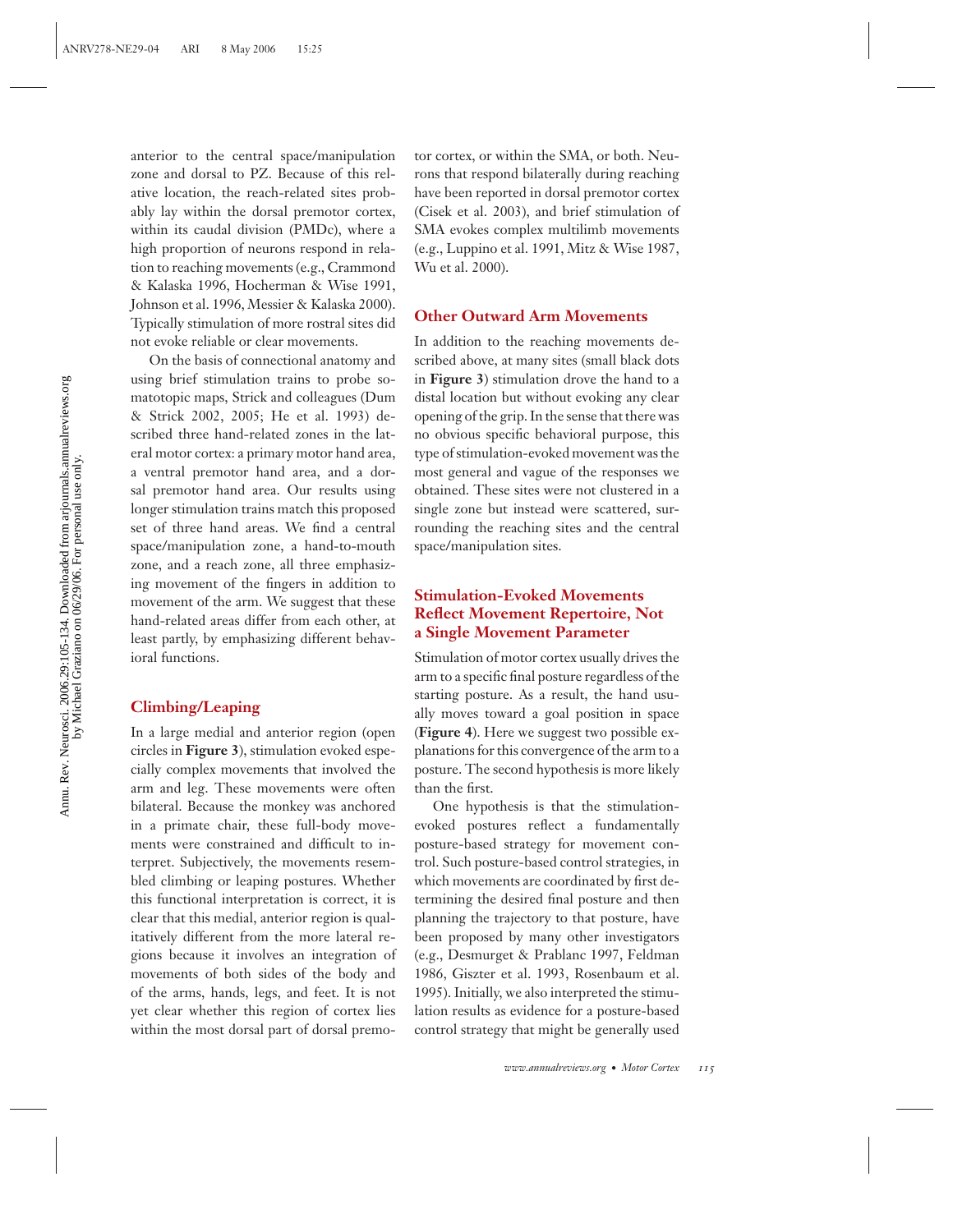

Examples of hand movements evoked by microstimulation in motor cortex. *A*: The monkey drawing indicates the approximate size and location of the monkey within the square frame. The height of the frame represents 50 cm. *B*–*G*. Stimulation-evoked hand movements from 6 typical stimulation sites. Movement measured in 3-D at 14.5-ms intervals by using tracking markers. Each thin black line shows the path of the hand during a stimulation train. The red + indicates the start of the movement. The blue dot indicates the end of the movement. In a small number of trials, the tracking markers were transiently blocked from the view of the camera because of the specific posture of the limb. In these cases, the trace is interrupted. For all stimulation sites, the hand tended to move from a range of initial positions toward a more restricted final region of space. *H*: result of mock stimulation in which the wires to the electrode were disconnected but all other aspects of the testing were the same. Adapted from figure 1 of Graziano et al. 2005.

for all movement (Graziano et al. 2002b). However, given the diversity of movements in the animal's repertoire, and the diversity of movements evoked by stimulation, it seems increasingly likely to us that the motor cortex does not use one fundamental control strategy but rather controls any parameter needed to guide behaviorally useful actions.

A second possible explanation is that stimulation tends to evoke movements common in the monkey's normal repertoire. In this interpretation, moving the arm to a posture in order to stabilize the hand is a common action for monkeys and therefore is often evoked by stimulation. Our observations of monkeys in the home cage and monkeys in group-housed zoo environments are consistent with this second hypothesis. We videotaped monkeys and

analyzed the videos frame by frame (Graziano et al. 2003). The arm spent most of its time stabilizing the hand in a region of space while the hand performed an action. For example, the arm often stabilized the hand at the mouth while the fingers and wrist moved to act on a food item. During the manipulation of objects in central space, the arm stabilized the hand in front of the chest. During the grooming, the arm maintained a narrow range of postures while the hand and fingers acted on the fur of another monkey. The arm often supported the monkey's weight by maintaining a posture in which the hand was braced on the floor or a branch or a part of the cage. These results suggest that moving the arm to a posture and maintaining that posture within narrow limits while the hand performs

Annu. Rev. Neurosci. 2006.29:105-134. Downloaded from arjournals.annualreviews.org<br>by Michael Graziano on 06/29/06. For personal use only. Annu. Rev. Neurosci. 2006.29:105-134. Downloaded from arjournals.annualreviews.org by Michael Graziano on 06/29/06. For personal use only.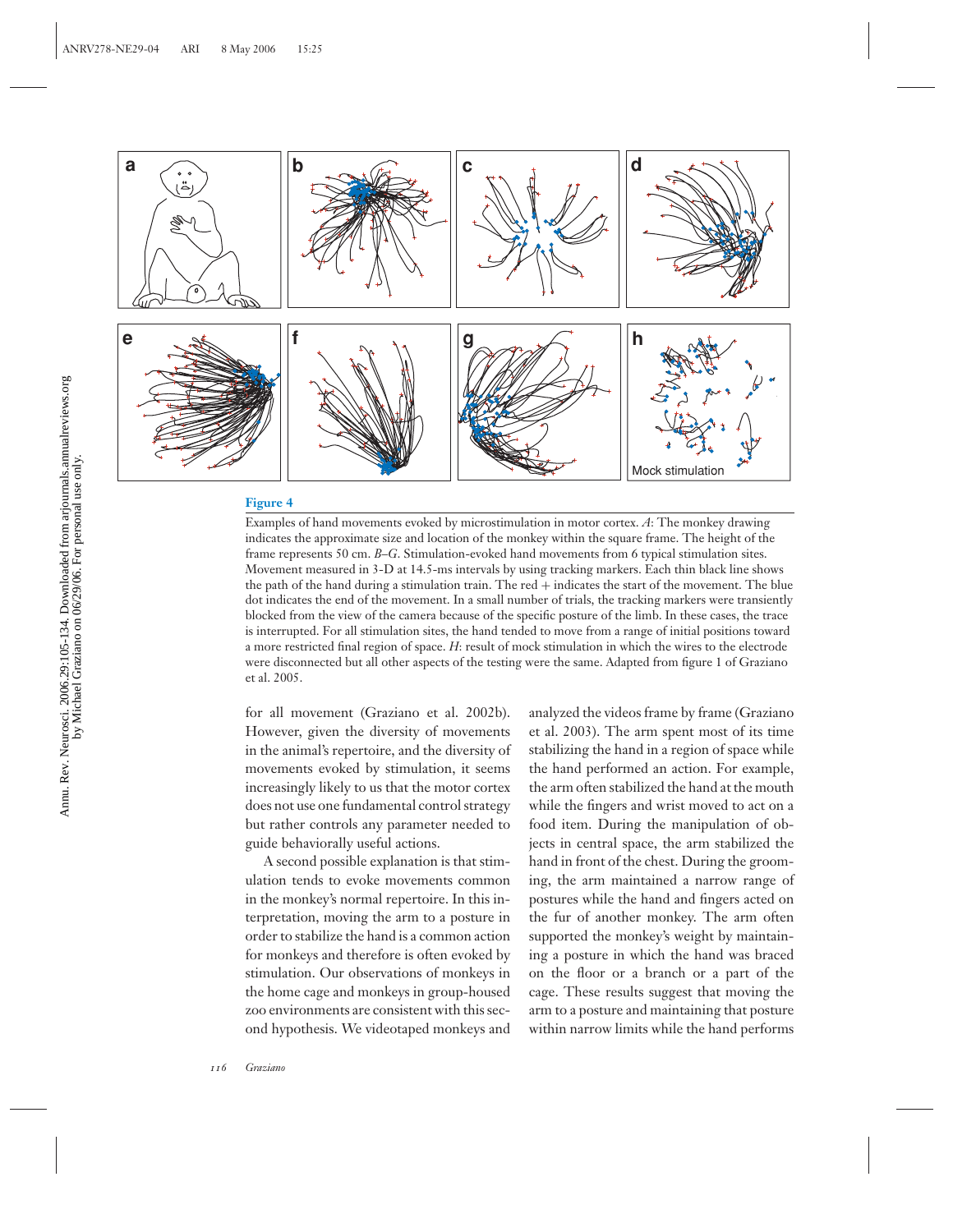

Distribution of hand location during spontaneous behavior in the home cage. *A*: On each video frame, the location of the hand was determined within an imaginary  $3 \times 3$  grid around the monkey's body. This spatial assessment was made relative to the midpoint of the chest. Each square in the grid was 12 cm across. *B*: Blue bars show the proportion of times that the hand entered each spatial zone during spontaneous behavior. Red bars show the proportion of stimulation sites in the precentral gyrus for which stimulation drove the hand into each spatial zone. The two distributions are significantly correlated (regression analysis,  $F = 119.13$ ,  $P = 0.0004$ ).

an action is a common, behaviorally useful strategy.

To further probe whether the stimulationevoked movements reflect the monkey's natural repertoire, we compared the distribution of hand positions evoked by stimulation with the distribution of hand positions observed during spontaneous behavior (Graziano et al. 2003). As shown in **Figure 5**, the space in front of the monkey was divided into nine imaginary zones. The red bars in the graph show the percentage of stimulation sites that caused the hand to move into each spatial zone. Zone 5, just in front of the chest, and zone 2, near the mouth, were particularly well represented. The blue bars show the results for the monkey's spontaneous behavior in the home cage. The spontaneous behavior closely matched the stimulation-evoked behavior. Those hand positions common in the monkey's spontaneous repertoire were also commonly evoked by stimulation of motor cortex. These results add further support to the hypothesis that the stimulation-evoked movements reflect the monkey's normal behavioral repertoire.

Recently researchers have proposed that the motor system uses an optimal control strategy (Scott 2004, Todorov & Jordon 2002). In this hypothesis, if a specific task requires fine control of a particular movement parameter, then the control strategy will target that parameter. For example, in hitting a nail with a hammer, the final position of the hammer head is of critical importance and is highly conserved across trials, whereas other variables such as the exact trajectory of the hand or the speed of rotation of the arm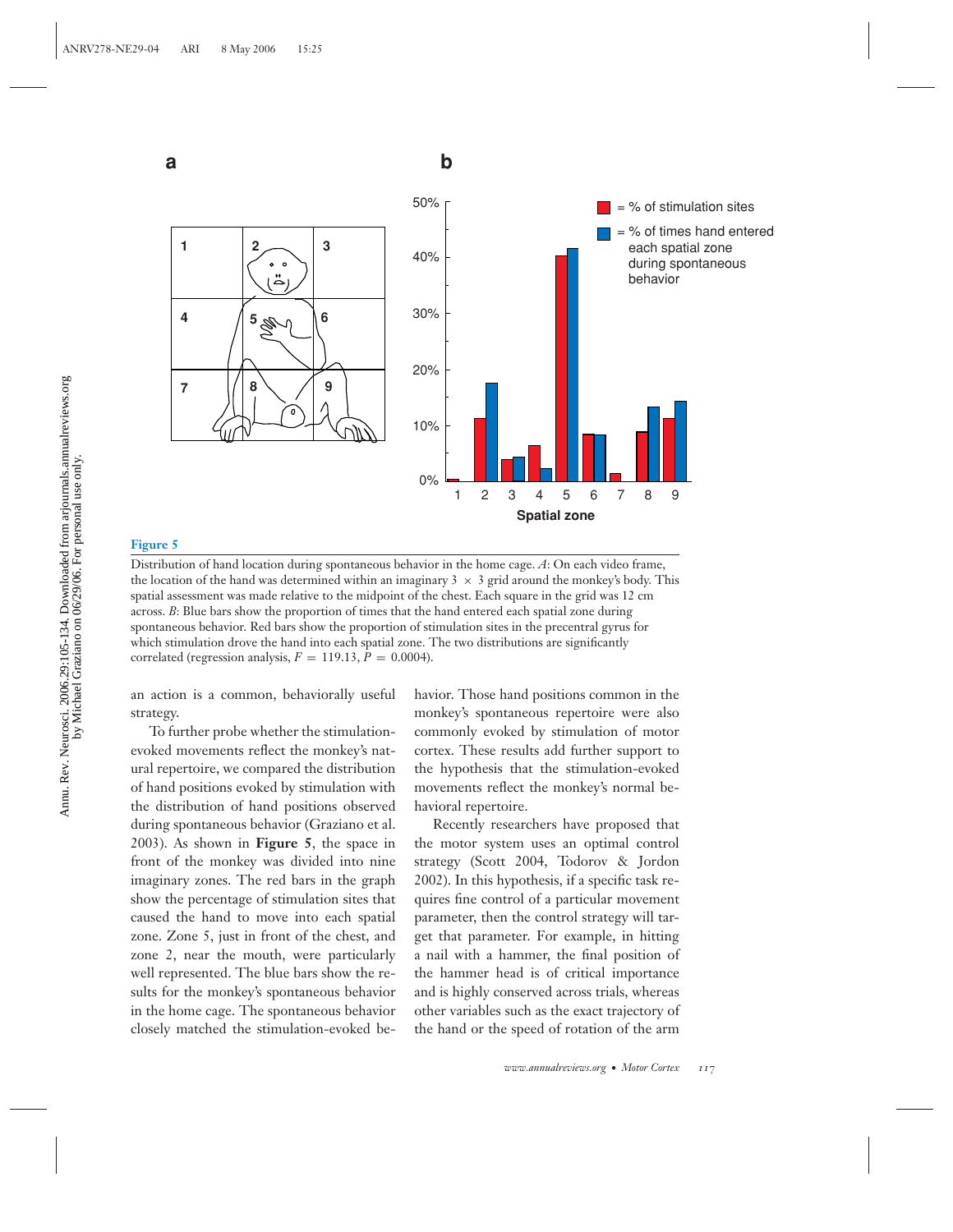joints are less important and are more variable across trials. In the optimal control hypothesis, there is no single, preferred parameter for motor control, such as direction or end posture or joint speed. Instead, the parameters being controlled depend on the task being performed. Studies involving a directional reaching task may tend to reveal a directional control strategy (e.g., Vindras et al. 2005), whereas studies involving more posture-based tasks tend to reveal a more postural control strategy (e.g., Desmurget & Prablanc 1997, Rosenbaum et al. 1995). We suggest the reason why stimulation of motor cortex tends to evoke a final posture of the arm is because the animal often engages in tasks in which end posture is of particular importance.

Consider, for example, a hand-to-mouth movement evoked by stimulation. The movement of the arm to a goal posture might reflect the specific requirements of this behaviorally useful action. The stimulation also evokes an opening of the jaw and lips, a grip-like movement of the fingers, and a speed profile of the hand that approximately matches the speed of a natural hand-to-mouth movement. Stimulation therefore does not merely specify an arm posture; it specifies the set of parameters relevant to that particular action. As another example, in the rat motor cortex, stimulation of a specific region evokes rhythmic whisking movements that match the rat's natural movements (Haiss & Schwarz 2005); in this case, the behaviorally useful action does not involve movement to a posture but rather involves a fundamentally different set of movement parameters.

If motor cortex reflects the monkey's behavioral repertoire, then will training the animal on a different repertoire result in a different organization of motor cortex? This question remains to be explored. There is some evidence that the primary motor cortex in neonatal kittens contains a segregated somatotopy and that, during experience, the map develops the overlapping and intermingled topography characteristic of the adult (Martin et al. 2005). Thus the organization

of motor cortex by ethological function may be at least partly entrained through experience, modifying a simpler, original somatotopic map.

## **Overarching Maps Within Motor Cortex**

The previous sections describe a possible parcellation of motor cortex into separate subregions, each one emphasizing a different category of movement. Do these subregions fit together into a larger topography?

Kohonen (1984) suggested that cortical maps may self-organize on the basis of the pattern of inputs and activity of local circuitry. The self-organization tends to optimize nearest neighbor relationships such that neurons that process similar information are located near each other in cortex and are therefore more interconnected and require shorter transmission delays. Self-organization can lead to fractured or apparently disordered maps in certain cases, owing to the fact that the cortex is two dimensional, yet the relevant parameter space may be of higher dimensionality. This concept of self-organizing maps was used to explain the complex organization of primary visual cortex (Durbin & Mitchison 1990) in which line orientation, ocular dominance, and retinotopy interact to produce a complicated and irregular pattern of cortical swirls (Obermayer & Blasdel 1993). Likewise, some of the apparent disorder in the map in primary auditory cortex has been attributed to a self-organization influenced by many competing parameters (Schreiner 1995). Motor cortex may also be influenced by several competing parameters resulting in a fractured, complex topography.

The large-scale organization of motor cortex is somatotopic. Most studies describe a rough body map with some overlap between the representations of different body parts, some fractures in the representations, and some rerepresentations (e.g., Donoghue et al. 1992, Ferrier 1873, Foerster 1936, Fritsch & Hitzig 1870, Fulton 1938, Gould et al.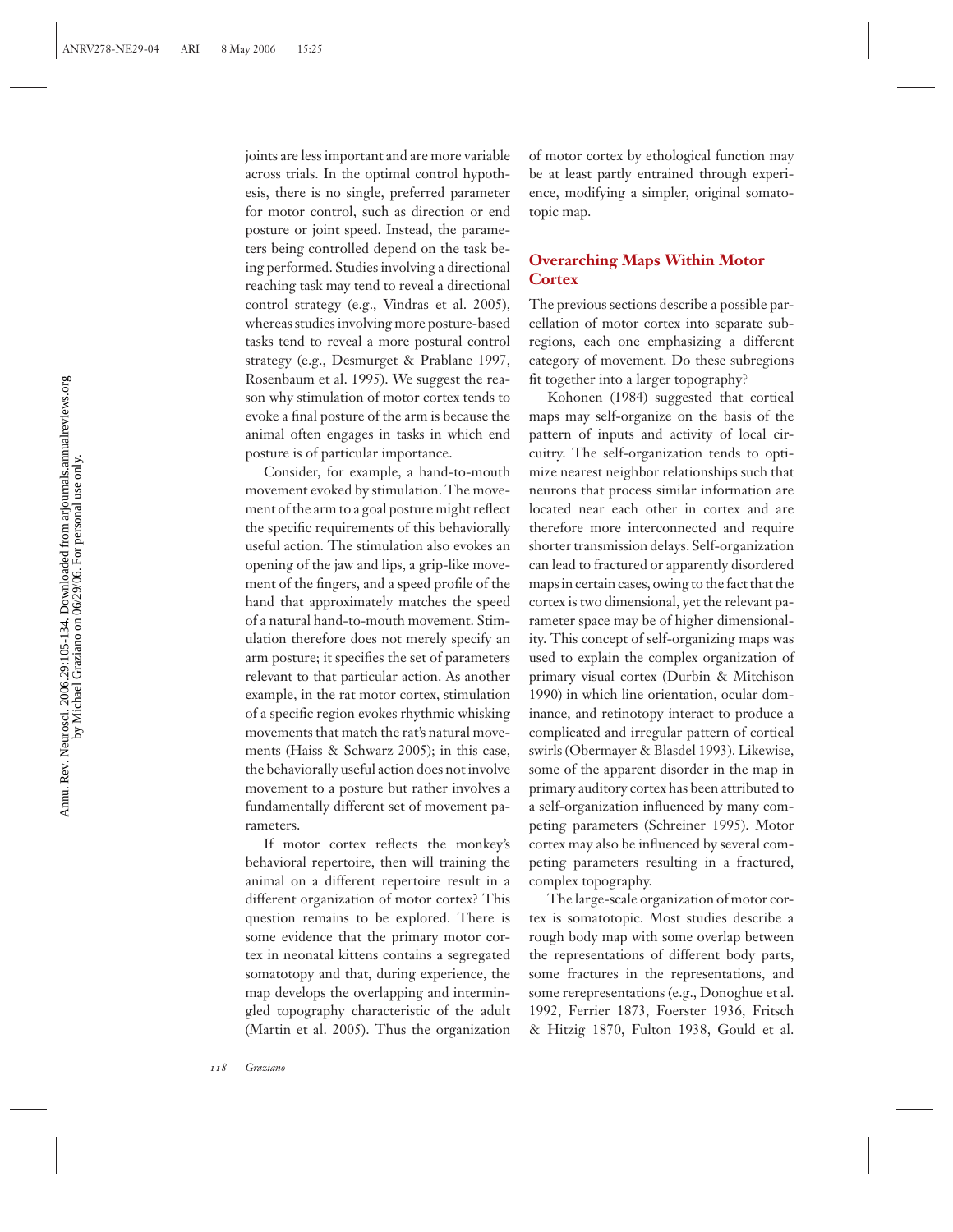Annu. Rev. Neurosci. 2006.29:105-134. Downloaded from arjournals.annualreviews.org<br>by Michael Graziano on 06/29/06. For personal use only. Annu. Rev. Neurosci. 2006.29:105-134. Downloaded from arjournals.annualreviews.org by Michael Graziano on 06/29/06. For personal use only. 1986, Kwan et al. 1978, Park et al. 2001, Penfield & Boldrey 1937, Strick & Preston 1978, Woolsey 1952).

Embedded within this larger somatotopy, within the arm and hand representation, lies a rough map of hand location that can be obtained with electrical stimulation (Graziano et al. 2002a,b). An example map for one monkey is shown in **Figure 6**. Lateral sites correspond to hand locations in upper space, such as hand-to-mouth sites; sites more medial along the central sulcus correspond to hand locations in mid-level space; and the most medial sites correspond to hand locations in lower space, sometimes resembling a bracing of the hand on the floor to support the body's weight and sometimes resembling a reach into lower space. There is also some topographic order in an anterior-posterior dimension, in which more anterior sites correspond to more distal and lateral hand positions and more posterior sites correspond to hand positions closer to the midline of the body. Stimulation deeper in the central sulcus sometimes drives the hand across the midline to the opposite side of space. This rough map of hand location seems to unify the primary motor cortex and the caudal parts of premotor cortex into one supermap. However, though we find the map of hand location in every monkey, it is variable and noisy within as well as between animals. Different hand locations overlap considerably in cortex, as attested by the size of the error bars in **Figure 6**. Like the somatotopic map, the hand-location map is statistical.

A third type of organization emerged from our stimulation results: the ethological organization described in the preceding sections in which specific movement categories are evoked from specific regions of cortex (**Figure 3**).

The three types of organization, (*a*) by somatotopy, (*b*) by the spatial location of the hand, and (*c*) by ethological function, are not fully compatible with each other. They conflict in specific instances, resulting in some disorder within each type of organization. For



#### **Figure 6**

Map of stimulation-evoked hand locations in the precentral gyrus of an example monkey. The nine points show the mean location of cortical sites associated with nine spatial zones around the body. Upper space  $=$  red, mid-height space  $=$  green, lower space  $=$  blue. For definition of the nine zones, see **Figure 5***A*. Error bars  $=$  standard deviation showing scatter in the cortical location of the stimulation sites. For spatial zones represented by three or fewer stimulation sites, no error bars were plotted. These zones include zone 1 ( $N = 1$ ) and zone 7 ( $N = 3$ ). Dotted lines show location of lip of central sulcus and lip of arcuate sulcus. Area to the left of the lip of the central sulcus represents the anterior bank of the sulcus. Adapted from figure 4 of Graziano et al. 2003.

example, any complex, behaviorally relevant movement combines muscles from many parts of the body, effectively scrambling the somatotopic map. This noisy intermeshing of three different maps in one region of cortex suggested to us a possible dimensionality reduction. In this hypothesis, during the development or experience-dependent organizing of the map, the different mapping principles described above and possibly others compete for nearest neighbor relationships on the two-dimensional surface of the cortex, resulting in a fractured and somewhat multiplyorganized region of cortex. Thus it is possible to discern each of these types of topographic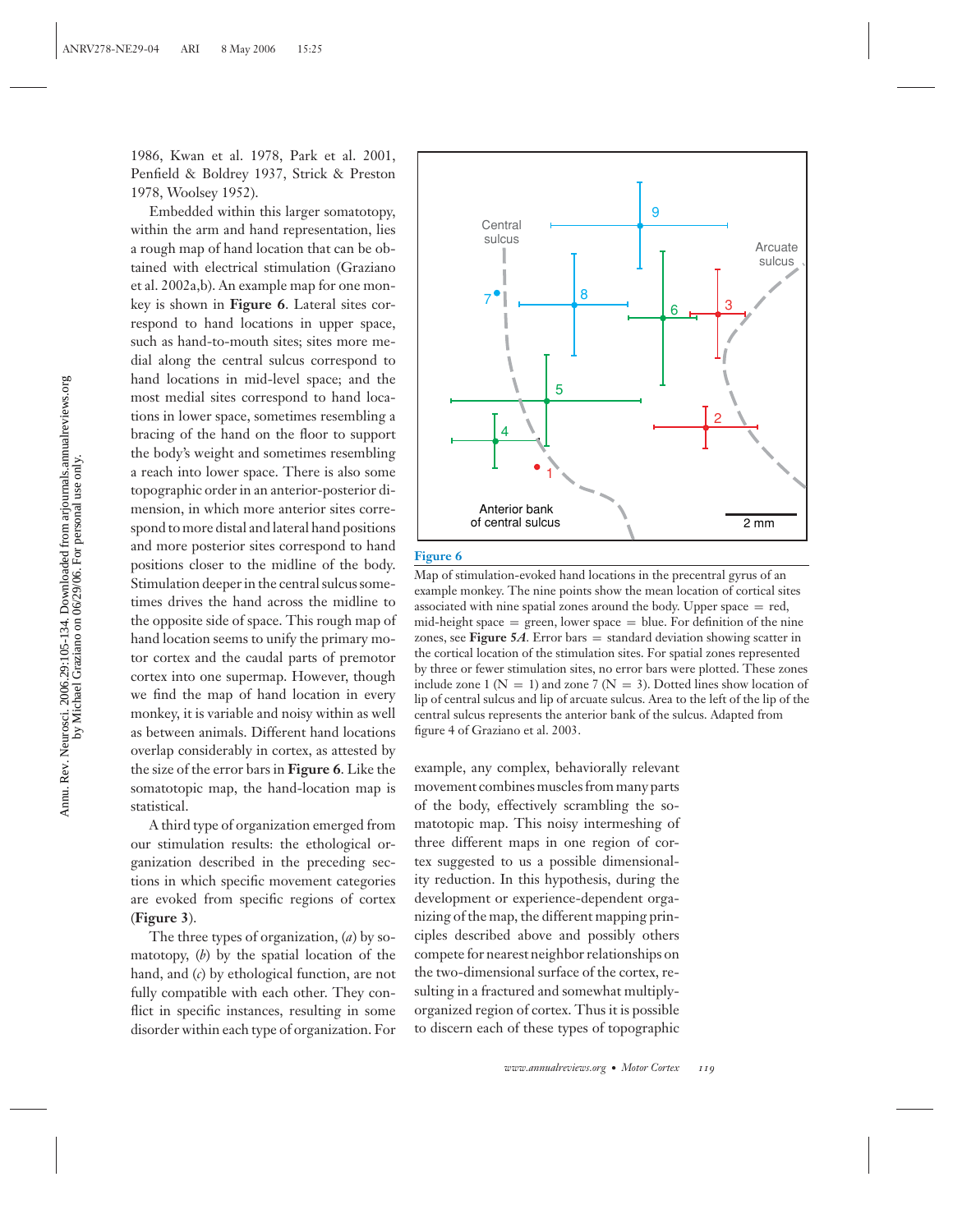organization in the data, but each one is noisy and statistical.

This multiplexed organization presents a problem to both splitters and lumpers. Does the lateral motor cortex fit within a single large map of the body, albeit a noisy one, such as Woolsey (1952) suggested? Is the arm and hand representation unified by a single rough map of hand position in space, such as we originally suggested (Graziano et al. 2002a,b)? Or is there a collection of separate cortical areas with fuzzy borders (e.g., Dum & Strick 2002, Preuss et al. 1996, Rizzolatti & Luppino 2001)? Both the splitters and lumpers may be correct. Our stimulation results suggest that subregions with distinct properties do exist but that they also fit into larger overarching organizations (something like the European Union).

# **NEURONS IN MOTOR CORTEX MAY BE TUNED TO IDIOSYNCRATIC MOTOR OUTPUT PATTERNS**

As described above, electrical stimulation of motor cortex can evoke complex, apparently meaningful movements. However, stimulation is a relatively crude probe, activating a ball of neural tissue around the electrode tip. How do single neurons in motor cortex encode movement?

Georgopoulos et al. (1986) studied monkeys performing a reaching task in which the hand started at a central location and moved to peripheral targets. They found that each neuron was broadly tuned to a preferred direction of reach. By averaging over a population of neurons it was possible to extract precise information about the direction of reach. Subsequent studies suggested that direction tuning may be only one part of a more complex tuning function. For most neurons, when the initial position of the hand was shifted to different parts of the workspace, or when the posture of the arm was altered, the preferred direction of reach changed (Caminiti et al. 1990; Scott & Kalaska 1995, 1997; Sergio & Kalaska 2003). Thus a single preferred direction of the hand in space could not account for the behavior of the neurons, and other variables such as joint angle and arm posture must have contributed. Neural correlates have been found for a range of variables including speed, force, joint angle, and muscle activity (e.g., Cheney et al. 1985, Evarts 1968, Georgopoulos et al. 1992, Holdefer & Miller 2002, Kakei et al. 1999, Li et al. 2001, Reina et al. 2001). It seems increasingly likely that the neurons are tuned to any combination of movement parameters that is useful to the animal.

Recently we examined neuronal tuning during a naturalistic and diverse set of arm movements (Aflalo & Graziano 2006). The monkey moved its limb freely, reaching for pieces of fruit, manipulating objects, putting items in its mouth, scratching and grooming itself, and engaging in other spontaneous behavior across the entire workspace of the arm. We measured the position of the hand in space, seven joint angles in the arm, and grip aperture. At the same time we recorded the activity of neurons in motor cortex. In this diverse and unconstrained movement set, the activity of the neuron was presumably influenced by many movement variables, and each variable was expected to contribute only a small percentage to the total variance. We asked how much of a neuron's variance could be attributed to direction tuning, tuning to a preferred final hand position, and tuning to a preferred final arm posture.

We first found that the direction-tuning model accounted for almost none of the variance in neuronal activity (**Figure 7***A*, black bars). For most neurons, the *r*-squared value obtained with the direction tuning model was less that 0.1. In our experiment, the movements involved a range of starting positions of the hand and starting postures of the arm. A neuron's directional tuning can change unpredictably when the starting position of the hand or the starting posture of the arm is changed (Caminiti et al. 1990; Scott & Kalaska 1995, 1997; Sergio & Kalaska 2003); therefore, we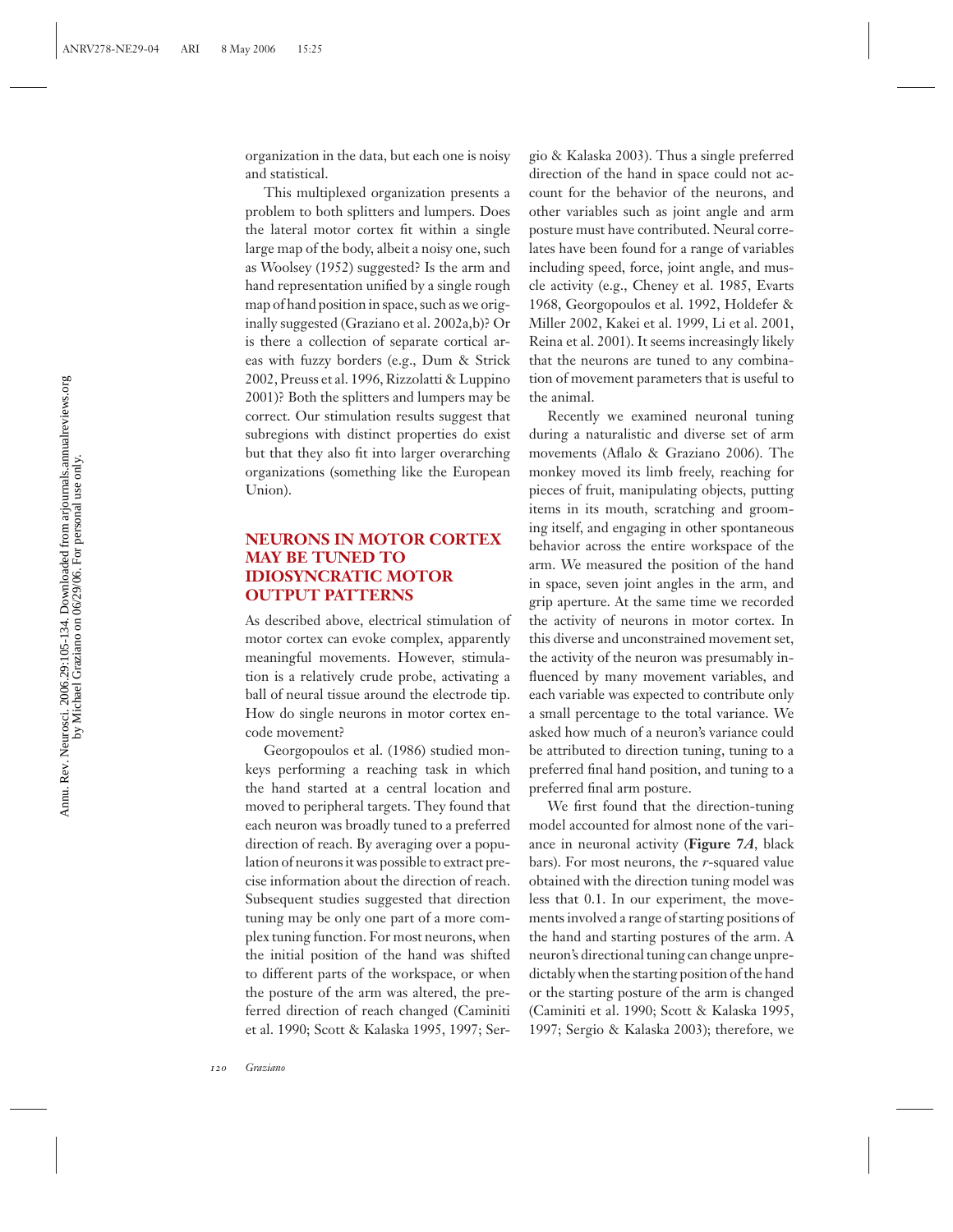

Single neurons in motor cortex are partially tuned to end posture. *A*: Frequency histogram of *r*-squared values obtained for 55 neurons. Black bars show *r*-squared values for a direction-tuning model (standard cosine tuning) tested over a diverse and naturalistic movement set. Green bars show *r*-squared values for a limited subset of movements that originated within a 5-cm radius sphere and were between 6 and 15 cm in length. *B*: Comparison of *r*-squared values obtained from motor cortex neurons using four different models. Direction-tuning model is the same as shown in *A*. In the preferred end-point model, firing rate was modeled as a Gaussian function of the position of the hand at the end of each movement, with the peak of the Gaussian located at the preferred end point. In the preferred end-posture model, firing rate was modeled as a Gaussian function of the end state of the arm in 8-dimensional posture space, with the peak of the Gaussian located at the preferred end-posture. In the preferred end-posture + trajectory model, an extra regressor was added to the end-posture model. In this posture + trajectory model, if the movement vector in eight-dimensional posture space was aimed directly at the preferred posture, the neuron fired more, and if the movement was aimed away from the preferred posture, the neuron fired less, with firing rate proportional to the cosine of the angular error. *C*: For each neuron, postures evoked by stimulation of all sites across motor cortex were ranked according to how well they matched the preferred posture for that neuron. Stimulation of the same cortical site as the neuron typically matched the neuron best, ranking between the 80th and 100th percentile.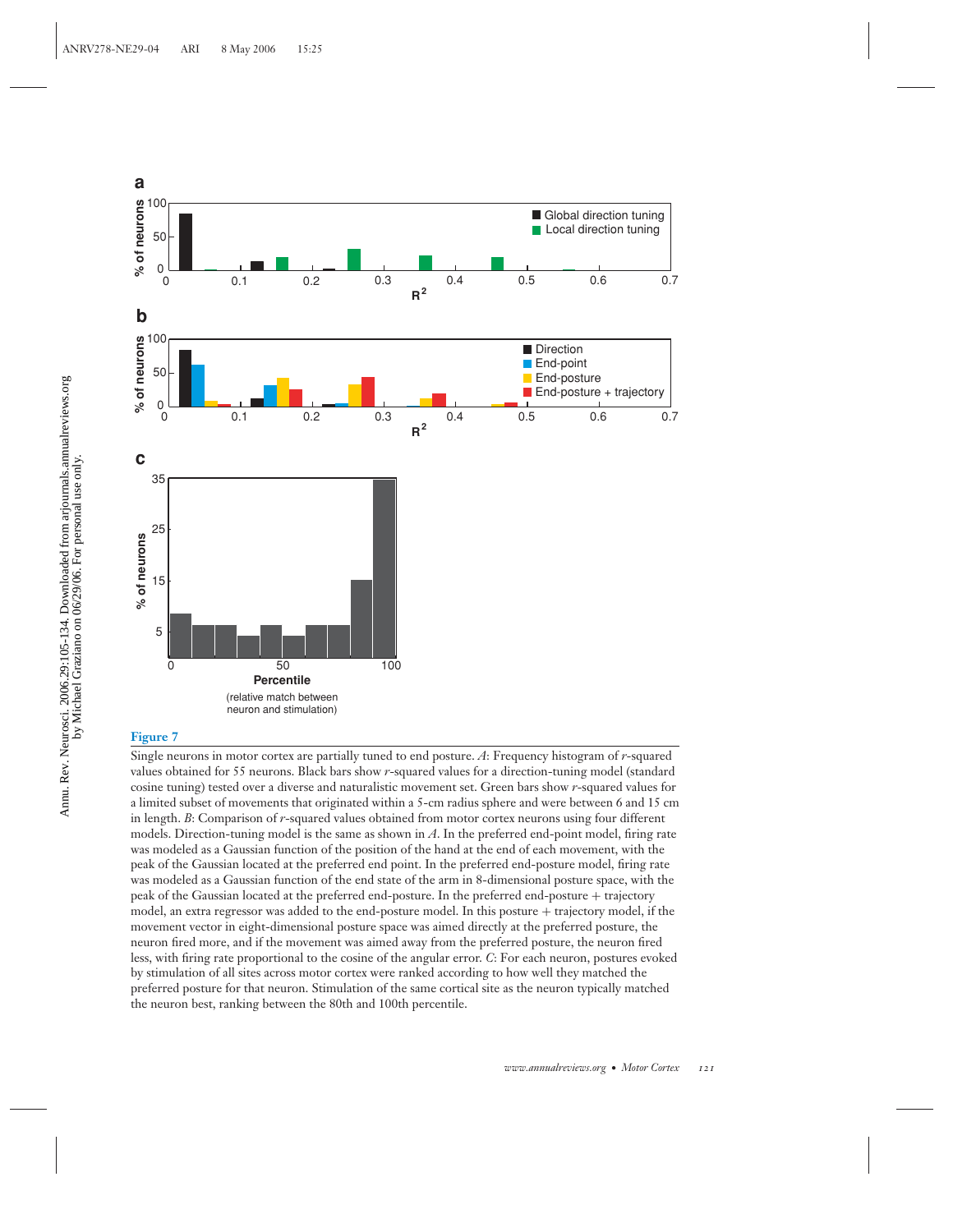did not expect to find a single preferred direction that could account for the neuron's activity. When we sorted through the monkey's recorded movements and selected a subset of movements that began at a similar location and extended a similar distance, approximating the limited center-out reaching task used by Georgopoulos et al. (1986), we obtained a significant degree of direction tuning (**Figure 7***A*, green bars). Thus the neurons appeared to be direction tuned over a limited, carefully selected set of movements. They were locally, but not globally, direction tuned.

Which tuning function, if any, could account for a cell's global behavior? We tested whether the neurons were tuned to a preferred position in space to which the hand moved. In this preferred-end-point model, a neuron should fire more during a movement that terminates near the preferred hand position and fire less during a movement that terminates far from the preferred hand position. For most neurons, this preferred-end-point model accounted for almost none of the variance in firing rate (**Figure 7** *B*, blue bars).

Finally we tested whether the neurons were tuned to a preferred end posture in the eight-dimensional (8-D) joint space of the arm. In this preferred-end-posture model, the neuron should fire more during a movement that terminates near the preferred posture and fire less during a movement that terminates far from the preferred posture, where "near" and "far" are defined by distance in 8-D joint space. This preferred-endposture model provided a better match than did the preferred-direction or preferred-endpoint models (**Figure 7***B*, yellow and red bars). Most neurons showed a significant degree of preference for movements that terminated near a specific posture. However, much of the variance remained unexplained even by the preferred-end-posture model. These results therefore do not show that neurons in motor cortex are primarily posture tuned. Rather, they show that the neurons have a significant component of tuning to end-posture

but are presumably influenced by many other factors as well.

Further support for the partial tuning of neurons to a preferred end posture was obtained with electrical stimulation. Immediately after recording from a neuron, when we electrically stimulated the same cortical site through the same electrode, the arm was typically driven to a posture that closely matched the preferred posture of the neuron. A ranking analysis showed that a neuron's preferred posture was generally closer to the posture evoked by stimulation of the same cortical site than to the postures evoked by stimulation of other cortical sites (**Figure 7***C*). Although not all stimulation-evoked movements matched the single neuron properties, the match was statistically significant across the population. Thus in this experiment the correlational technique of single neuron recording converged with the causal technique of electrical stimulation to suggest a significant though limited component of end posture coding.

Our results suggest that direction tuning or any other single type of tuning may be too simple a model to account for the behavior of motor cortex neurons. Rather, the neurons may be hypertuned in a complex, multidimensional space, and some degree of tuning to single parameters can be extracted from that multidimensional tuning profile. Perhaps the significant component of end-posture tuning found here reflects the fact that monkeys spend a high proportion of time maintaining an arm posture to stabilize and orient the hand while the hand performs an action (Graziano et al. 2003). In this view, neurons in motor cortex are tuned to motor patterns that reflect the monkey's behavioral repertoire.

We hypothesize that the code for movement in motor cortex may be analogous to the code for visual object recognition that has been described in the inferior temporal (IT) cortex. Each neuron in IT cortex responds to a range of complex visual stimuli and has an idiosyncratic tuning function across those stimuli (Desimone et al. 1984). If any one stimulus parameter is systematically varied,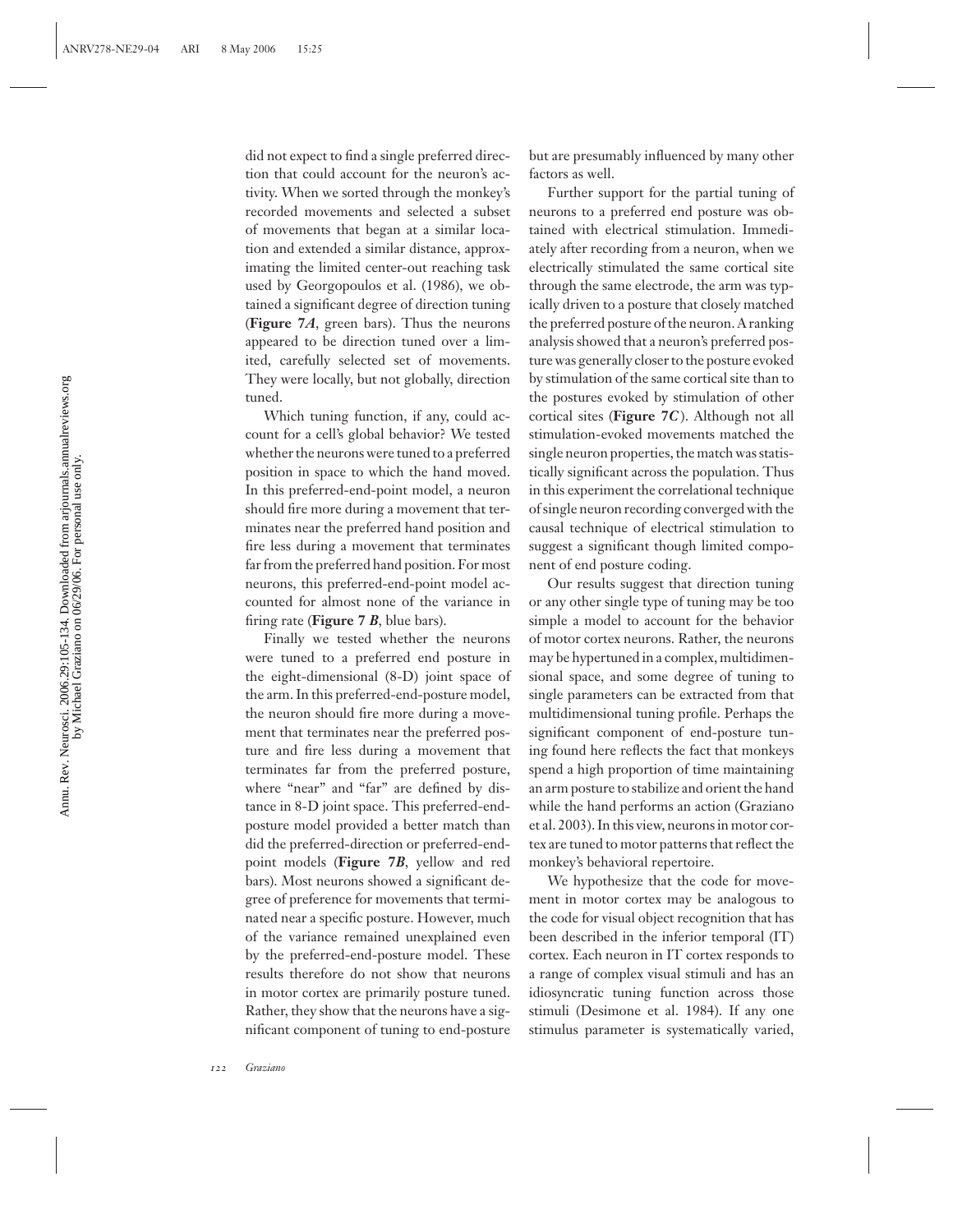such as orientation, size, color, position, or even the number of spokes radiating out of the stimulus, then most IT neurons will exhibit a smooth tuning curve along that parameter (Schwartz et al. 1983). These simple, one-dimensional tuning curves, however, do not capture the essential property, namely that the neurons are tuned to arbitrary complex patterns that are useful to the animal and that probably reflect the experience of the animal. For example, if an animal is overtrained to distinguish artificially created stimuli, then a disproportionate number of neurons in IT become tuned to those stimuli (Logothetis et al. 1995). Likewise, the disproportionate number of neurons tuned to faces probably reflects the importance of faces to the animal's behavior. We hypothesize that neurons in motor cortex may be tuned in a similar fashion to a vast set of motor patterns that may be entrained through experience and that may reflect the behavioral needs of the animal. In this view, the code is a population one as first suggested by Georgopoulos et al. (1986), but the basis set is idiosyncratic and constantly shifting through use.

# **THE CORTICAL MAP OF MUSCLES IS CONTINUOUSLY REMAPPED BY FEEDBACK**

The previous sections summarize the findings that electrical stimulation of motor cortex can produce complex postures that appear to reflect the monkey's behavioral repertoire and that single neurons in motor cortex are at least partially tuned to the same postures evoked by stimulation. The question arises how such complex properties can be represented in a cortical area that is relatively directly connected to the periphery. This section considers the possible connectional pattern between cortex and muscles and how this wiring may sustain complex motor behavior.

## **One-to-One Mapping**

**Figure 8***A* shows a traditional view in which points in cortex map in a one-to-one fashion to muscles in the periphery. In this view, the spinal cord acts as a relay and does little or no processing of its own. This view of motor cortex was common in the early twentieth century (e.g., Foerster 1936, Fulton 1938). More recently, Asanuma and colleagues argued for a similar view (Asanuma 1975, Asanuma et al. 1976). Their work was based on brief, low-current stimulation of motor cortex and observation of the evoked movements. They found that by lowering the current to threshold, they could sometimes evoke a flexion or extension of a single joint, suggesting that only one muscle was stimulated. This work, however, left an alternative explanation. Each stimulation point in cortex could be connected to a range of muscles in a complex pattern of excitation and inhibition. Dropping the current to "threshold" would effectively reduce the output until only the strongest excitatory connection to a muscle would result in any visible movement. In this alternative view, Asanuma and colleagues may have been looking at the most active muscle in a complex, multimuscle ensemble.

Subsequent experiments supported this second, multimuscle hypothesis. When muscle activity was directly measured with electromyograms (EMG), electrical stimulation at a point in cortex was found to evoke a pattern of excitation and inhibition across a set of muscles that actuated many joints (Cheney et al. 1985; Donoghue et al. 1992; Park et al. 2001, 2004). Not just electrical stimulation of a point in cortex, but also the spiking of a single neuron in cortex, was correlated with increases and decreases in the activity of many muscles (Cheney & Fetz 1985, Holdefer & Miller 2002).

## **Many-to-Many Mapping**

**Figure 8***B* shows a more modern view in which each cortical point connects to many muscles, and each muscle receives input from many cortical locations. This many-to-many connectivity is achieved because of the lateral **EMG:** electromyogram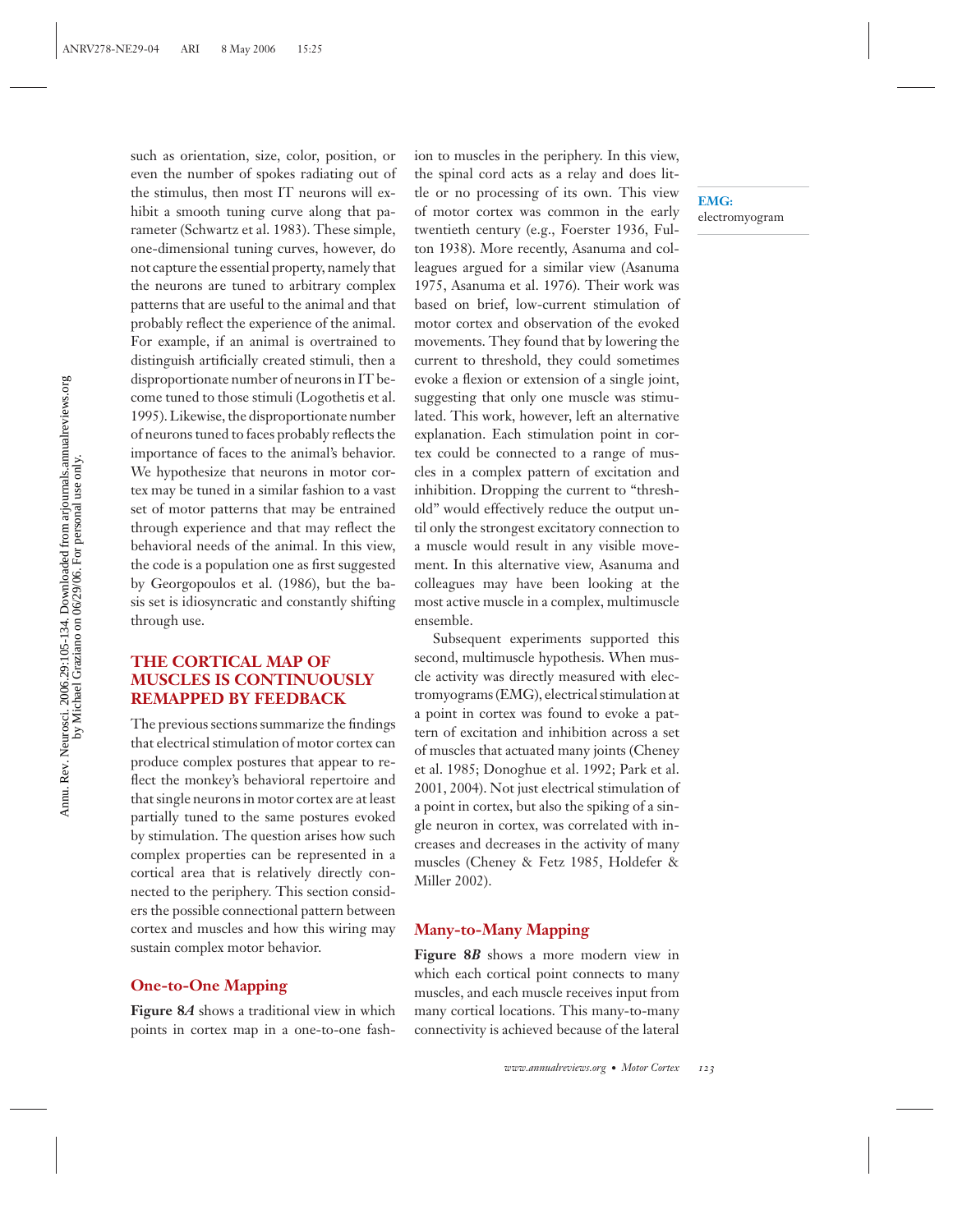

Three schematic wiring diagrams for the connectivity of cortex, spinal cord, and muscles. *A*: Traditional view of a one-to-one map in which the spinal cord acts as a relay. *B*: More complex view of a many-to-many map in which divergent connections and lateral connections allow each neuron in cortex to affect many muscles and each muscle to be affected by many cortical neurons. *C*: Architecture in which feedback from muscles and joints can change the specific mapping from cortical neurons to muscles. This feedback architecture allows for the control of a greater range of higher-order movement parameters.

connections and divergent projections at every stage in the pathway.

The lateral connections within cortex (e.g., Baker et al. 1998, Gatter et al. 1978, Ghosh & Porter 1988, Huntley & Jones 1991, Kwan et al. 1987, Matsumura et al. 1996) may contribute to the linking of different joints and body parts into more complex movements such as we find on electrical stimulation. Some of this functional linking of disparate sites in cortex has been studied recently in the cat motor cortex (Schneider et al. 2002).

Within the spinal cord, the interneuron circuitry can link different motoneuronal pools into larger units or muscle synergies (e.g., Bizzi et al. 2000, Jankowska & Hammer 2002). These muscle synergies have been studied particularly in the frog but appear to operate in mammals as well (e.g., d'Avella & Bizzi 2005, d'Avella et al. 2003, Hart & Giszter 2004, Krishnamoorthy et al. 2003, Ting & McPherson 2005). In this modular or muscle synergy view of spinal cord function, a neuron in cortex projecting downward to the spinal cord will not typically map to a single muscle in the periphery; rather, the cortical neuron will excite interneurons in the spinal cord and thus recruit muscle synergies. Some cortical neurons, especially those involved in the control of the fingers and wrist, project directly to the motoneuron pools in the spinal cord, bypassing the spinal interneurons (Bortoff & Strick 1993; Landgren et al. 1962; Lawrence 1994; Lemon et al. 1998, 2004; Maier et al. 1997, 2002; Murray & Colter 1981). Even in that case, the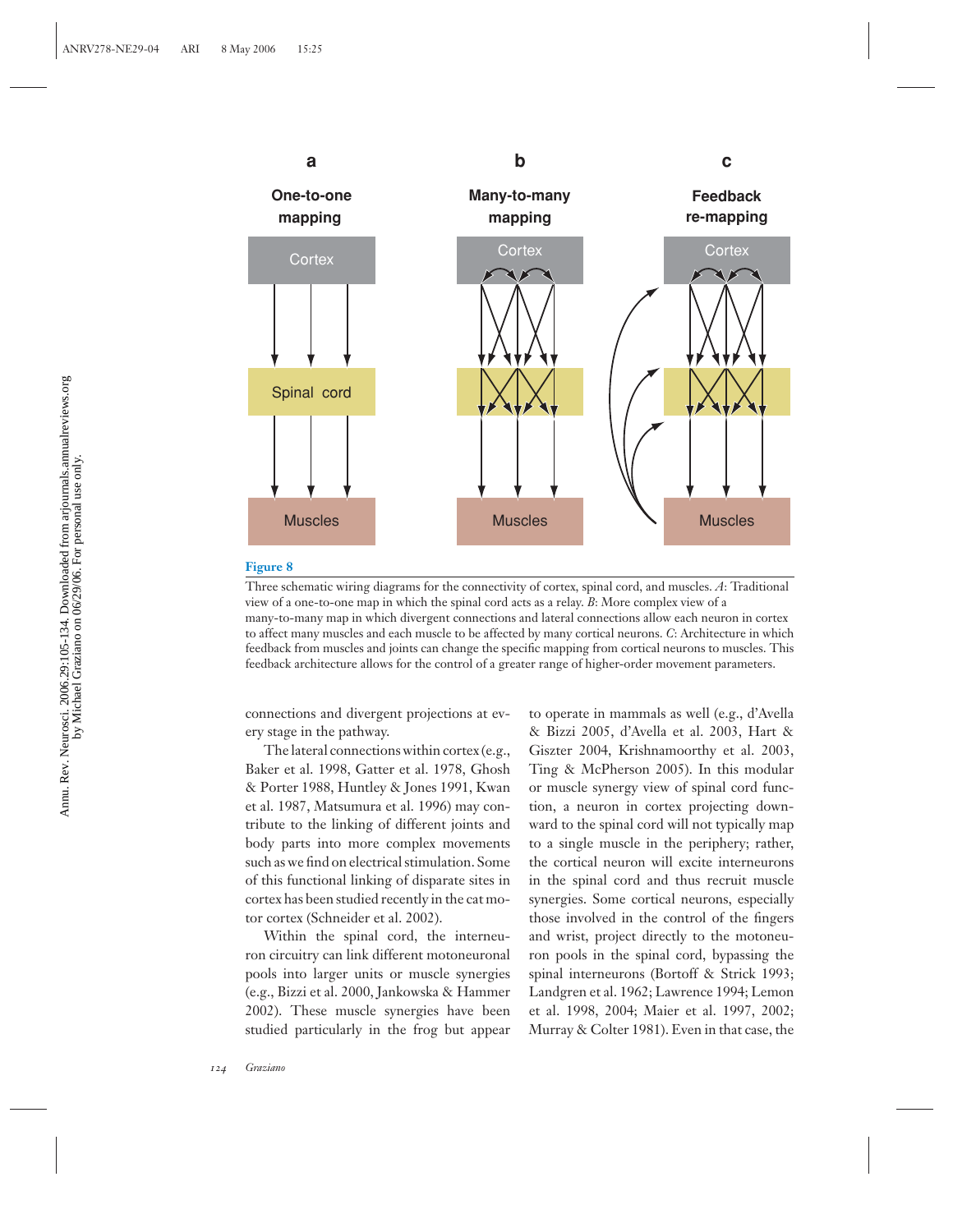Annu. Rev. Neurosci. 2006.29:105-134. Downloaded from arjournals.annualreviews.org<br>by Michael Graziano on 06/29/06. For personal use only. Annu. Rev. Neurosci. 2006.29:105-134. Downloaded from arjournals.annualreviews.org by Michael Graziano on 06/29/06. For personal use only.

projections tend to be divergent, and thus it is unlikely that a single cortical neuron will map to a single muscle. Indeed neuronal recording studies suggest that, within the cortical representation of the fingers, each neuron can contribute to the control of more than one finger (Schieber 2002). Because animals do not generally need to contract individual muscles to perform any useful behavior, but rather need to contract muscles in specific, coordinated ensembles, why any level of the system should be organized to separate out the control of individual muscles is not clear. Thus, the view of a one-to-one map shown in **Figure 8***A* is not generally accepted, and the view of a many-to-many map shown in **Figure 8***B* is more commonly accepted (e.g., Cheney et al. 1985; Donoghue et al. 1992; Holdefer & Miller 2002; Park et al. 2001, 2004).

The architecture shown in **Figure 8***B*, however, is still fundamentally a linear and feed-forward one. In that architecture, each neuron in cortex ultimately affects a set of muscles, exciting some and inhibiting others in a fixed pattern.

## **Feedback Remapping**

The mapping from motor cortex to muscles can change gradually with experience (for a review see Sanes & Donoghue 2000). It is less well appreciated that the mapping can change instantaneously depending on feedback from the limb (Armstrong & Drew 1985, Graziano et al. 2004, Kakei et al. 1999, Lemon et al. 1995, Rho et al. 1999, Sanes et al. 1992). **Figure 8***C* shows a diagram of an architecture that incorporates feedback.

**Figure 9***A* shows an especially simple example of feedback remapping from a recent experiment (Graziano et al. 2004). Here we collected data from an anesthetized monkey whose elbow was fixed at several different angles. Stimulation pulses applied to a site in primary motor cortex resulted in a short latency activation of the triceps. The amount of triceps activation was modulated in a monotonic, roughly linear fashion by the angle at which the elbow joint was fixed. The more flexed the elbow was, the greater the evoked muscle activity was.

This experimental protocol probed a short-latency (∼7 ms) neuronal pathway from the stimulated site in cortex to the muscle. The modulation caused by elbow angle occurred along this relatively direct pathway. The proprioceptive feedback could have modulated various steps along this pathway, such as altering the stimulation threshold of the neurons in cortex near the electrode tip, altering the circuitry within the spinal cord, or both. This example demonstrates that the wiring from a location in cortex to a muscle is not necessarily fixed but rather feedback dependent; the state of the limb can modulate the strength of the descending pathway.

This simple, seemingly trivial modulation by feedback may be used to construct arbitrarily complex codes for movement. One example is shown in **Figure 9***B*. Here again a point in primary motor cortex was stimulated. When the elbow was fully extended, stimulation caused short latency excitation of the biceps and little or no activity in the triceps. When the elbow was fully flexed, stimulation of the same site in cortex caused the opposite pattern, exciting the triceps and not the biceps. Essentially, that point in cortex was mapped to the biceps or to the triceps, switching back and forth depending on feedback about whether the elbow lay to one or the other side of a specific intermediate angle. Indeed, when this site in cortex was stimulated with an extended train of pulses, the elbow moved to that intermediate angle and then remained there. Thus, a relatively simple use of feedback can allow for the control of higher-order movement parameters, in this case a possible code for a goal elbow angle.

Another example of feedback remapping was provided by Kakei et al. (1999). They recorded from neurons in the motor cortex of monkeys performing a wrist movement task. For one type of neuron, if the forearm was supinated (palm up), activity of the neuron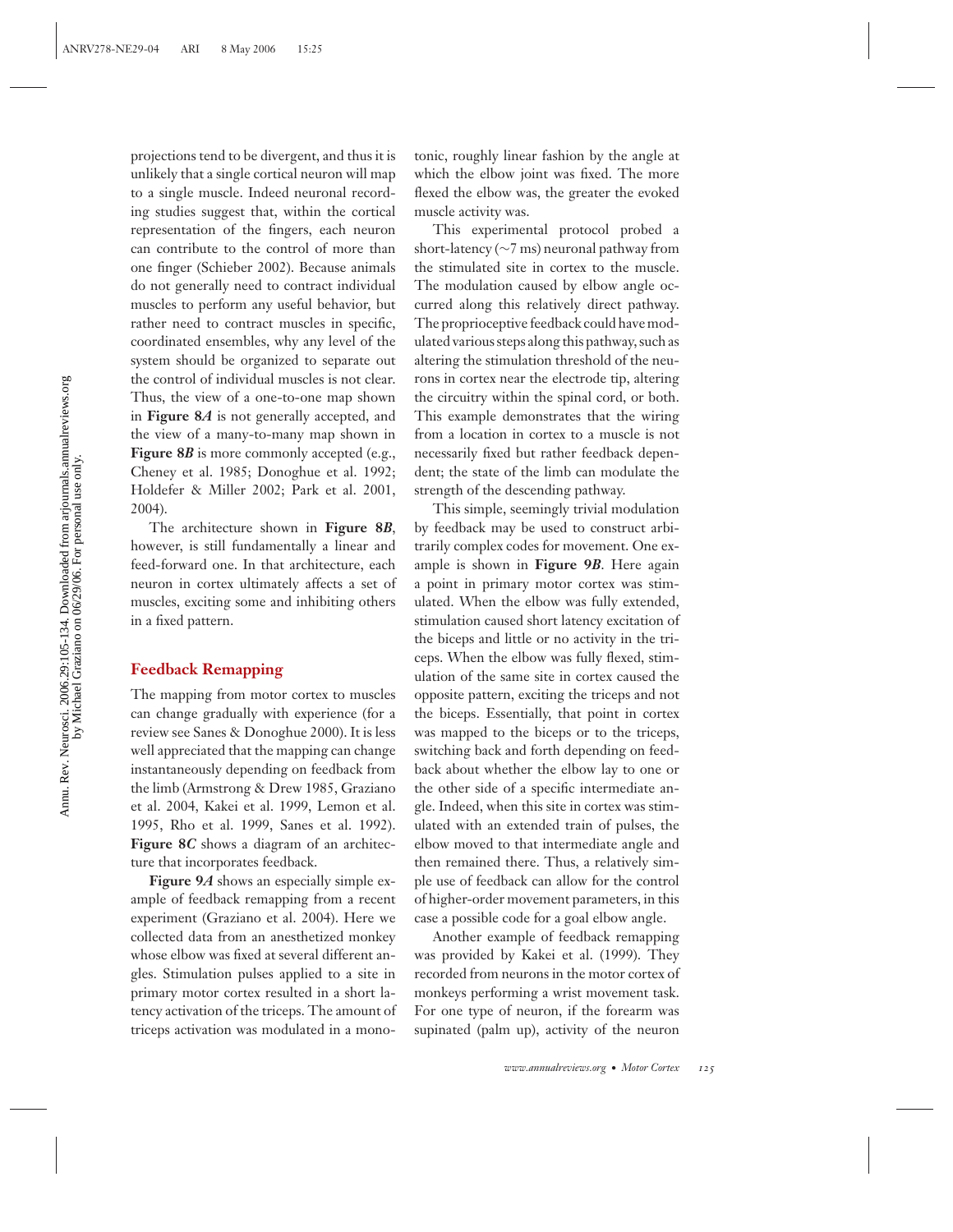

Cortico-muscle connectivity modulated by proprioceptive feedback. *Top*: The arm was fixed in four possible locations in an anesthetized monkey while biphasic stimulation pulses were applied to points in cortex (30 microamps, 15 Hz, 0.2 ms width per phase, negative phase leading). *A*: EMG activity in triceps evoked by stimulation of one point in primary motor cortex. Vertical line on each histogram indicates time of biphasic pulse delivered to brain (time from 0.2 ms before to 1.5 ms after the pulse is removed from the EMG data to avoid electrical artifact). Each histogram is a mean of 2000–4500 pulses. The stimulation-evoked activity was modulated by the angle of the joint. *B*: EMG activity in biceps and triceps evoked by stimulation of a second example point in primary motor cortex. Stimulation of this point in cortex could activate the biceps or the triceps depending on the angle of the joint. Adapted from Graziano et al. 2004.

was correlated with, and presumably helped to drive, the muscles that flex the wrist, resulting in the hand rotating upward. If the forearm was pronated (palm down), activity of the neuron was correlated with the muscles that extend the wrist, again resulting in the hand rotating upward. In this example, a single neuron in cortex encoded upward movement of the wrist regardless of the orientation of the limb. The underlying computation in this example is exactly the same as in the example in **Figure 9***B*. In both cases, a point in cortex was connected primarily to the flexors or to the extensors of a joint, depending on feedback about the angle of a joint. In the example from Kakei et al. (1999), the remapping resulted in a code for the direction of movement in extrinsic space. In the example in **Figure 9***B*, the remapping resulted in a code for a goal joint angle.

Feedback remapping could in principle be used to construct other complex codes for movement. Dynamic stretch receptors in the muscles detect the speed of joint rotation; receptors in the skin detect the pressure between the fingertips and an external object;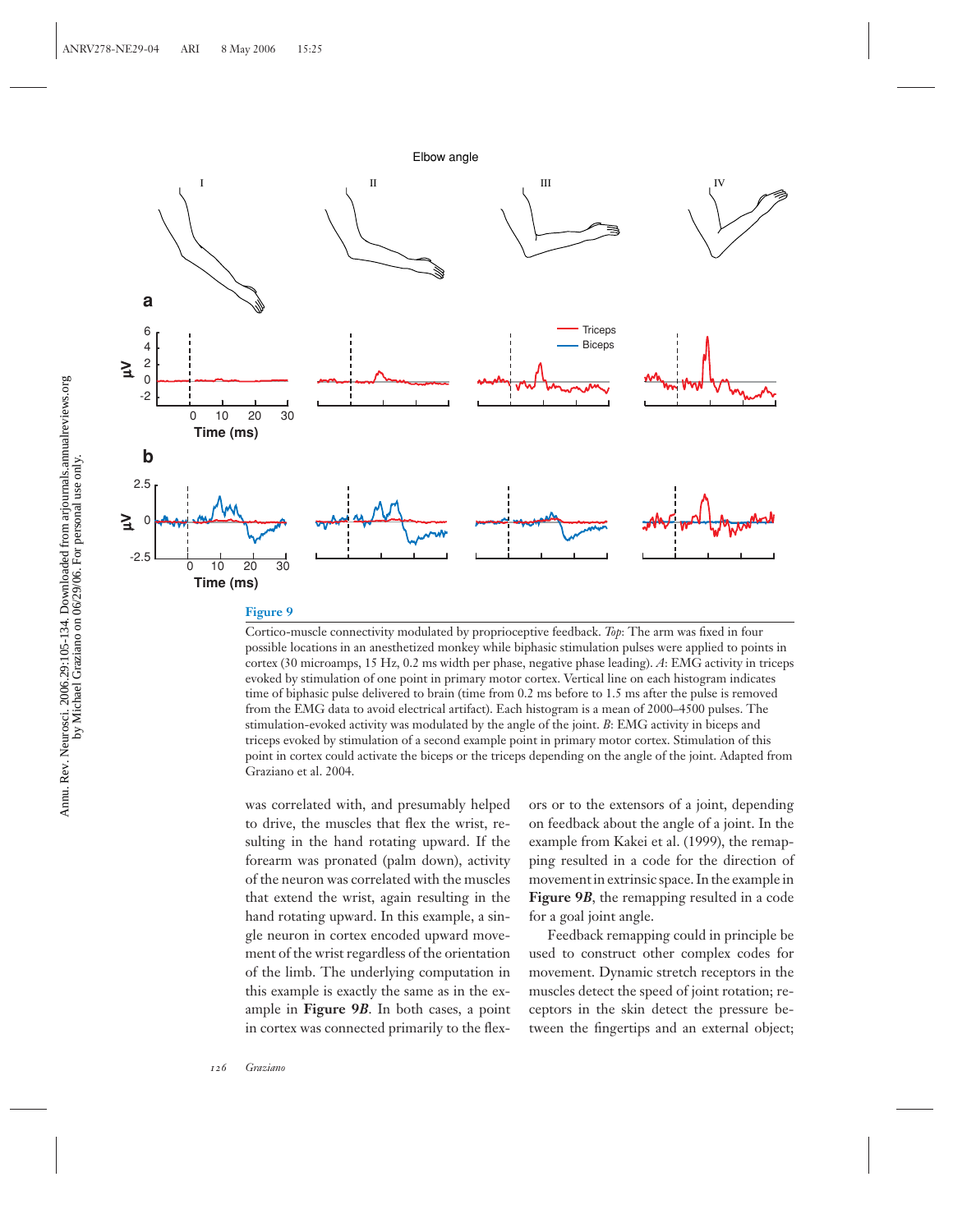and receptors in the tendons detect the tension on muscles. These signals, feeding back into the spinal and cortical circuitry, could continuously remap the relationship between cortex and muscles, resulting in cortical neurons whose firing regulates any parameter or combination of parameters useful for movement. A feed-forward architecture, such as that in **Figure 8***A* and *B*, does not allow for this level of complexity. If motor cortex has a feed-forward architecture, then a higherorder brain area must be postulated that controls complex movements by playing on the muscle map in the motor cortex. A feedback architecture, such as that in **Figure 8***C*, can itself regulate and control complex actions.

## **ACKNOWLEDGMENTS**

Thanks to S. Kastner, C.G. Gross, T. Aflalo, D.F. Cooke, T. Clarke, and T. Mole for help on the manuscript. Supported by NIH grant NS-04,6407 and by Burroughs Wellcome grant 99,2817.

#### **SUMMARY POINTS**

- 1. Motor cortex may be divisible into zones that emphasize different behaviorally relevant categories of movement. This ethological organization may intermesh with other, competing types of organization including a somatotopy and a map of hand location in space.
- 2. Single neurons in motor cortex may be tuned in an idiosyncratic fashion to complex, behaviorally useful patterns of motor output that reflect common actions in the monkey's repertoire. These tuning functions may include a significant component of end-posture tuning.
- 3. The connectivity between motor cortex and muscles is not fixed but fluid, changing constantly on the basis of feedback from the periphery. This feedback remapping may underlie the ability of the network to regulate almost any high-level or low-level movement parameter, flexibility needed to encode behaviorally relevant actions.

#### **FUTURE ISSUES TO BE RESOLVED**

- 1. More extensive electrical stimulation experiments are needed to determine whether other cortical areas, such as the medial motor areas, show any specialization for specific classes of behavior. Stimulation experiments in other species may also help address the question of how closely the evoked movements reflect the behavioral repertoire of the animal.
- 2. The possible hierarchical organization, or lack thereof, among the cortical motor areas is not understood and requires more work directly comparing the properties of different areas.
- 3. Motor cortex cannot be understood without a better understanding of spinal function, including the complex feedback circuitry within the spinal cord, the intercoordination of muscles that cross many joints, and the experience-dependent adaptability of spinal circuits.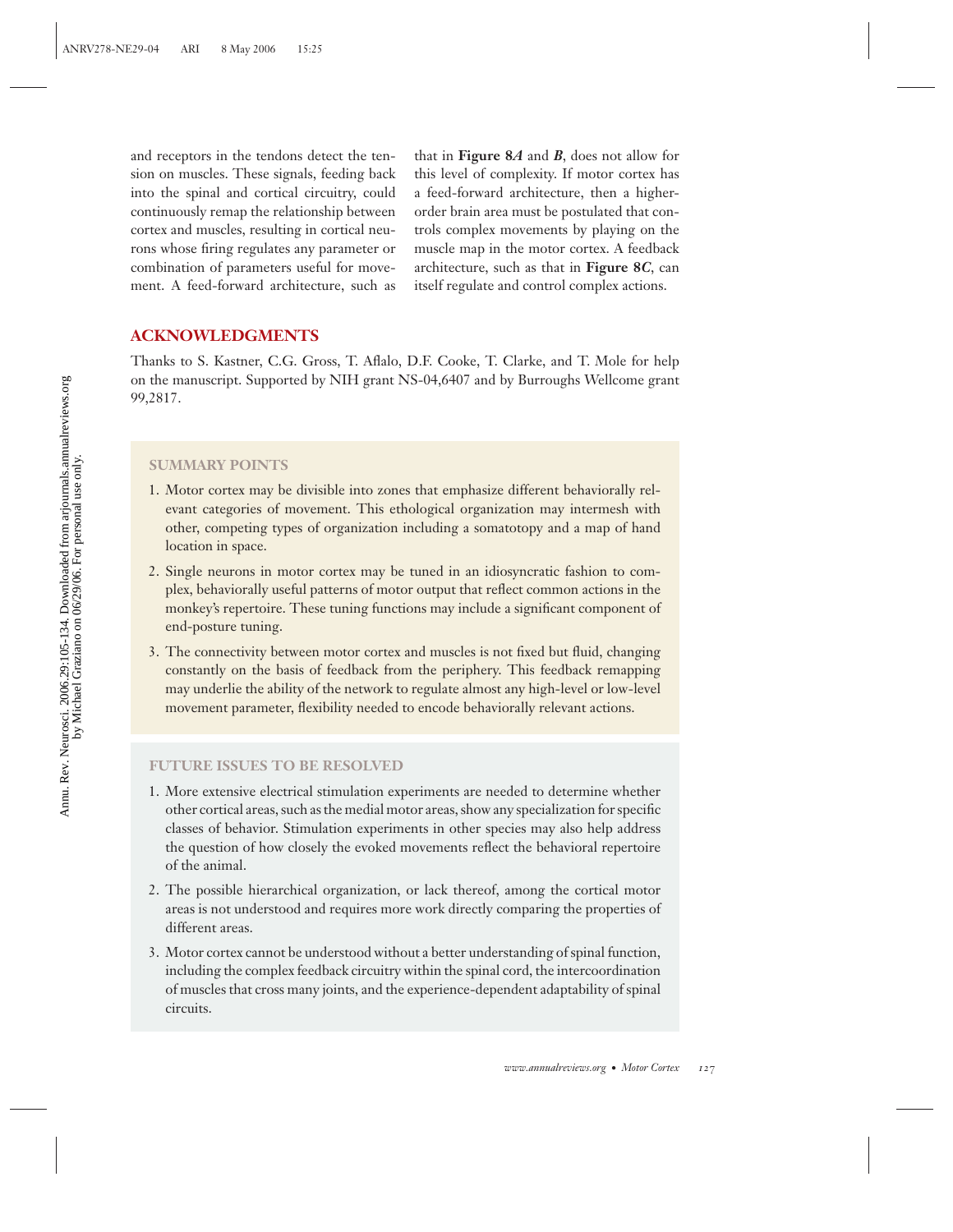## LITERATURE CITED

- Aflalo T, Graziano MSA. 2006. Partial tuning of motor cortex neurons to final posture in a free-moving paradigm. *Proc. Natl. Acad. Sci. USA.* In press
- Armstrong DM, Drew T. 1985. Forelimb electromyographic responses to motor cortex stimulation during locomotion in the cat. *J. Physiol.* 367:327–51
- Asanuma H. 1975. Recent developments in the study of the columnar arrangement of neurons within the motor cortex. *Physiol. Rev.* 55:143–56
- Asanuma H, Arnold A, Zarzecki P. 1976. Further study on the excitation of pyramidal tract cells by intracortical microstimulation. *Exp. Brain Res.* 26:443–61
- Baker SN, Olivier E, Lemon RN. 1998. An investigation of the intrinsic circuitry of the motor cortex of the monkey using intra-cortical microstimulation. *Exp. Brain Res.* 123:397–411
- Bizzi E, Tresch MC, Saltiel P, d'Avella A. 2000. New perspectives on spinal motor systems. *Nat. Rev. Neurosci.* 1:101–8
- Bortoff GA, Strick PL. 1993. Corticospinal terminations in two new-world primates: further evidence that corticomotoneuronal connections provide part of the neural substrate for manual dexterity. *J. Neurosci.* 13:5105–18
- Brecht M, Schneider M, Sakmann B, Margrie TW. 2004. Whisker movements evoked by stimulation of single pyramidal cells in rat motor cortex. *Nature* 427:704–10
- Bruce CJ, Goldberg ME, Bushnell MC, Stanton GB. 1985. Primate frontal eye fields. II. Physiological and anatomical correlates of electrically evoked eye movements. *J. Neurophysiol.* 54:714–34
- Caggiula AR, Hoebel BG. 1966. "Copulation-reward site" in the posterior hypothalamus. *Science* 153:1284–85
- Caminiti R, Johnson PB, Urbano A. 1990. Making arm movements within different parts of space: dynamic aspects in the primate motor cortex. *J. Neurosci.* 10:2039–58
- Campbell AW. 1905. *Histological Studies on the Localization of Cerebral Function*. New York: Cambridge Univ. Press
- Chen LL, Walton MM. 2005. Head movement evoked by electrical stimulation in the supplementary eye field of the rhesus monkey. *J. Neurophysiol.* 94:4502–19
- Cheney PD, Fetz EE. 1985. Comparable patterns of muscle facilitation evoked by individual corticomotoneuronal (CM) cells and by single intracortical microstimuli in primates: evidence for functional groups of CM cells. *J. Neurophysiol.* 53:786–804
- Cheney PD, Fetz EE, Palmer SS. 1985. Patterns of facilitation and suppression of antagonist forelimb muscles from motor cortex sites in the awake monkey. *J. Neurophysiol.* 53:805–20
- Cisek P, Crammond DJ, Kalaska JF. 2003. Neural activity in primary motor and dorsal premotor cortex in reaching tasks with the contralateral versus ipsilateral arm. *J. Neurophysiol.* 89:922–42
- Colby CL, Duhamel JR, Goldberg ME. 1993. Ventral intraparietal area of the macaque: anatomic location and visual response properties. *J. Neurophysiol.* 69:902–14
- Cooke DF, Graziano MSA. 2003. Defensive movements evoked by air puff in monkeys. *J. Neurophysiol.* 90:3317–29
- Cooke DF, Graziano MSA. 2004a. Sensorimotor integration in the precentral gyrus: polysensory neurons and defensive movements. *J. Neurophysiol.* 91:1648–60
- Cooke DF, Graziano MSA. 2004b. Super-flinchers and nerves of steel: defensive movements altered by chemical manipulation of a cortical motor area. *Neuron* 43:585–93
- Cooke DF, Taylor CSR, Moore T, Graziano MSA. 2003. Complex movements evoked by microstimulation of area VIP. *Proc. Natl. Acad. Sci. USA* 100:6163–68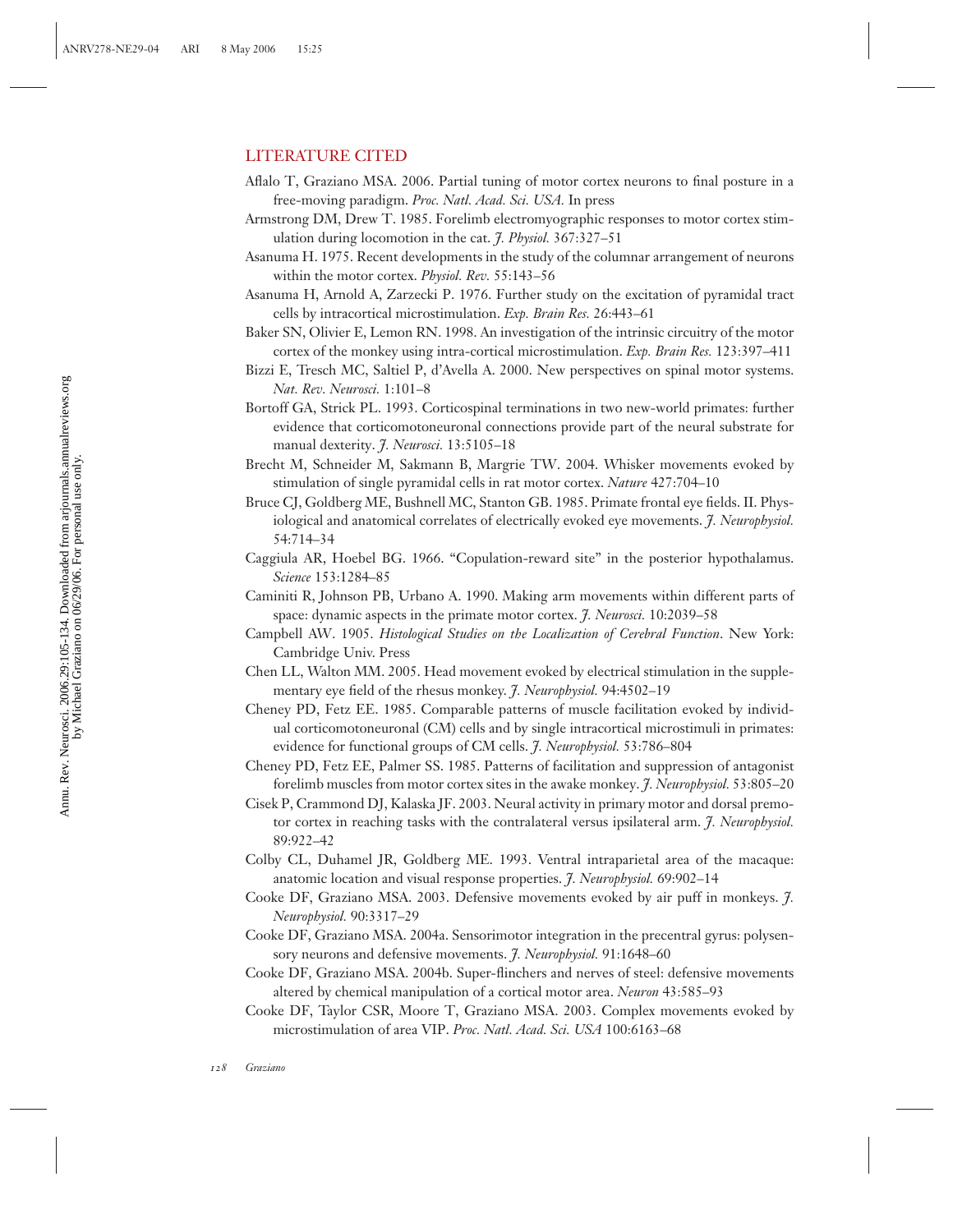- Crammond DJ, Kalaska JF. 1996. Differential relation of discharge in primary motor cortex and premotor cortex to movements versus actively maintained postures during a reaching task. *Exp. Brain Res.* 108:45–61
- Crowe DA, Chafee MV, Averbeck BB, Georgopoulos AP. 2004. Participation of primary motor cortical neurons in a distributed network during maze solution: representation of spatial parameters and time-course comparison with parietal area 7a. *Exp. Brain Res.* 158:28–34
- d'Avella A, Bizzi E. 2005. Shared and specific muscle synergies in natural motor behaviors. *Proc. Natl. Acad. Sci. USA* 102:3076–78
- d'Avella A, Saltiel P, Bizzi E. 2003. Combinations of muscle synergies in the construction of a natural motor behavior. *Nat. Neurosci.* 6:300–8
- Desimone R, Albright TD, Gross CG, Bruce C. 1984. Stimulus-selective properties of inferior temporal neurons in the macaque. *J. Neurosci.* 4:2051–62
- Desmurget M, Prablanc C. 1997. Postural control of three-dimensional prehension movements. *J. Neurophysiol.* 77:452–64
- Donoghue JP, LeiBovic S, Sanes JN. 1992. Organization of the forelimb area in squirrel monkey motor cortex: representation of digit, wrist, and elbow muscles. *Exp. Brain Res.* 89:1–19
- Duhamel JR, Colby CL, Goldberg ME. 1998. Ventral intraparietal area of the macaque: congruent visual and somatic response properties. *J. Neurophysiol.* 79:126–36
- Dum RP, Strick PL. 1996. Spinal cord terminations of the medial wall motor areas in macaque monkeys. *J. Neurosci.* 16:6513–25
- Dum RP, Strick PL. 2002. Motor areas in the frontal lobe of the primate. *Physiol. Behav.* 77:677–82
- Dum RP, Strick PL. 2005. Frontal lobe inputs to the digit representations of the motor areas on the lateral surface of the hemisphere. *J. Neurosci.* 25:1375–86
- Durbin R, Mitchison G. 1990. A dimension reduction framework for understanding cortical maps. *Nature* 43:644–47
- Ethier C, Imbeault M, Ung VR, Capaday C. 2004. Vectorial addition of motor cortical outputs in the cat. *Soc. Neurosci.* 30:872.14. (Abstr.)
- Evarts EV. 1968. Relation of pyramidal tract activity to force exerted during voluntary movement. *J. Neurophysiol.* 31:14–27
- Feldman AG. 1986. Once more on the equilibrium-point hypothesis (lambda model) for motor control. *J. Mot. Behav.* 18:17–54
- Ferrier D. 1873. Experimental researches in cerebral physiology and pathology. *West Riding Lunatic Asylum Med. Rep.* 3:30–96
- Fetz EE, Perlmutter SI, Prut Y, Seki K, Votaw S. 2002. Roles of primate spinal interneurons in preparation and execution of voluntary hand movement. *Brain Res. Brain Res. Rev.* 40:53–65
- Flash T, Hogan N. 1985. The coordination of arm movements: an experimentally confirmed experimental model. *J. Neurosci.* 5:1688–703
- Foerster O. 1936. The motor cortex of man in the light of Hughlings Jackson's doctrines. *Brain* 59:135–59
- Fogassi L, Gallese V, Fadiga L, Luppino G, Matelli M, Rizzolatti G. 1996. Coding of peripersonal space in inferior premotor cortex (area F4). *J. Neurophysiol.* 76:141–57
- Freedman EG, Stanford TR, Sparks DL. 1996. Combined eye-head gaze shifts produced by electrical stimulation of the superior colliculus in rhesus monkeys. *J. Neurophysiol.* 76:927– 52
- Fritsch G, Hitzig E. 1870. Ueber die elektrishe Erregarkeit des Grosshirns. Trans. by G. von Bonin. In *The Cerebral Cortex*, ed. WW Nowinski, pp. 73–96. Springfield, IL: Thomas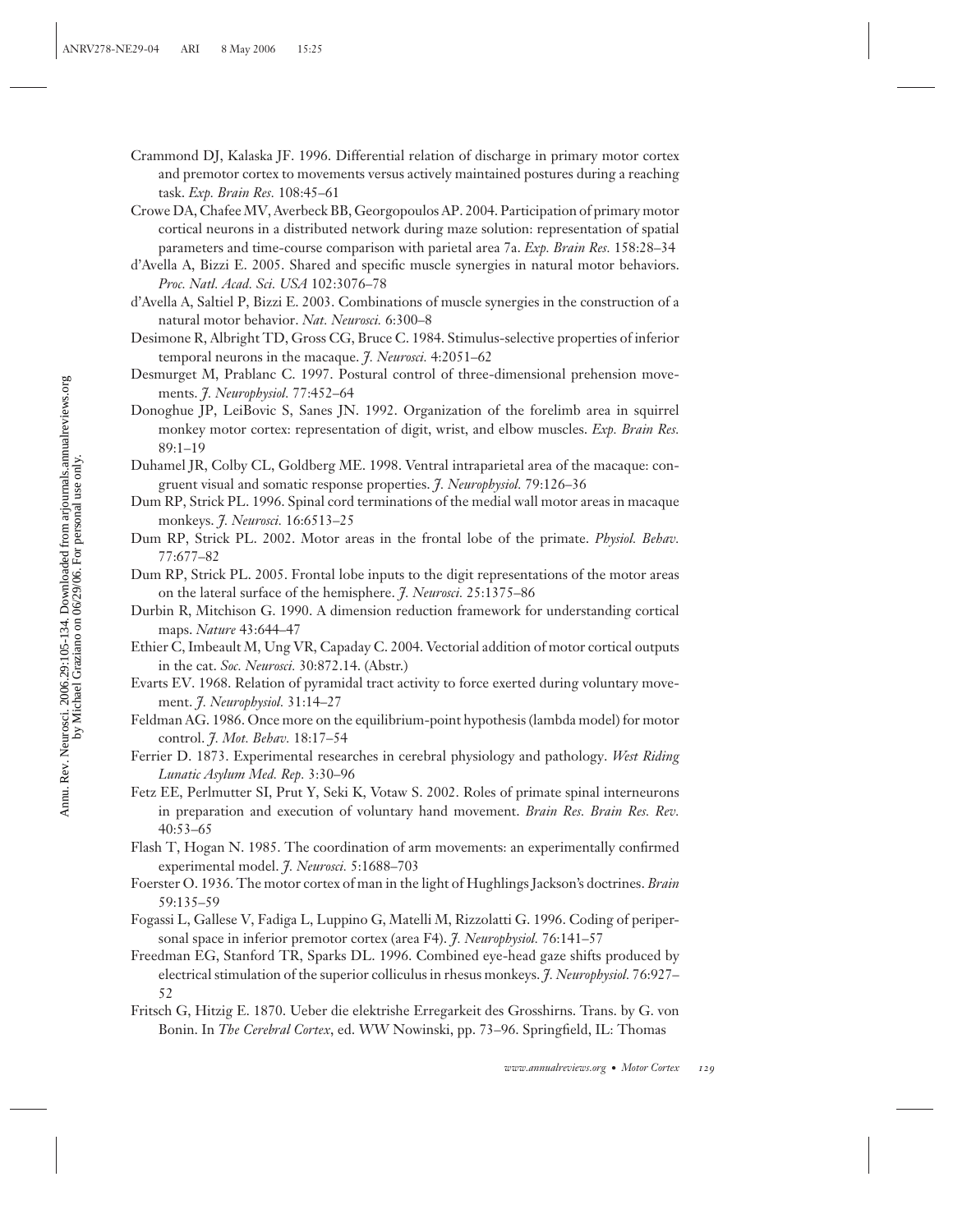Fulton JF. 1938. *Physiology of the Nervous System*. New York: Oxford Univ. Press.

Gatter KC, Sloper JJ, Powell TP. 1978. The intrinsic connections of the cortex of area 4 of the monkey. *Brain* 101:513–41

- Gentilucci M, Fogassi L, Luppino G, Matelli M, Camarda R, Rizzolatti G. 1988. Functional organization of inferior area 6 in the macaque monkey. I. Somatotopy and the control of proximal movements. *Exp. Brain Res.* 71:475–90
- Georgopoulos AP, Ashe J, Smyrnis N, Taira M. 1992. The motor cortex and the coding of force. *Science* 256:1692–95
- Georgopoulos AP, Lurito JT, Petrides M, Schwartz AB, Massey JT. 1989. Mental rotation of the neuronal population vector. *Science* 243:234–36
- Georgopoulos AP, Schwartz AB, Kettner RE. 1986. Neuronal population coding of movement direction. *Science* 233:1416–19
- Ghosh S, Porter R. 1988. Morphology of pyramidal neurones in monkey motor cortex and the synaptic actions of their intracortical axon collaterals. *J. Physiol.* 400:593–615
- Giszter SF, Mussa-Ivaldi FA, Bizzi E. 1993. Convergent force fields organized in the frog's spinal cord. *J. Neurosci.* 13:467–91
- Gottlieb JP, Bruce CJ, MacAvoy MG. 1993. Smooth eye movements elicited by microstimulation in the primate frontal eye field. *J. Neurophysiol.* 69:786–99
- Gould HJ 3rd, Cusick CG, Pons TP, Kaas JH. 1986. The relationship of corpus callosum connections to electrical stimulation maps of motor, supplementary motor, and the frontal eye fields in owl monkeys. *J. Comp. Neurol.* 247:297–325
- Graziano MSA, Aflalo T, Cooke DF. 2005. Arm movements evoked by electrical stimulation in the motor cortex of monkeys. *J. Neurophysiol.* 94:4209–23
- Graziano MSA, Cooke DF. 2006. Parieto-frontal interactions, personal space, and defensive behavior. *Neuropsychologia*. In press
- Graziano MSA, Cooke DF, Taylor CSR, Moore T. 2003. Distribution of hand location in monkeys during spontaneous behavior. *Exp. Brain Res.* 155:30–36
- Graziano MSA, Gandhi S. 2000. Location of the polysensory zone in the precentral gyrus of anesthetized monkeys. *Exp. Brain Res.* 135:259–66
- Graziano MSA, Hu XT, Gross CG. 1997. Visuo-spatial properties of ventral premotor cortex. *J. Neurophysiol.* 77:2268–92
- Graziano MSA, Patel KT, Taylor CSR. 2004. Mapping from motor cortex to biceps and triceps altered by elbow angle. *J. Neurophysiol.* 92:395–407
- Graziano MSA, Reiss LA, Gross CG. 1999. A neuronal representation of the location of nearby sounds. *Nature* 397:428–30
- Graziano MSA, Taylor CSR, Moore T. 2002a. Complex movements evoked by microstimulation of precentral cortex. *Neuron* 34:841–51
- Graziano MSA, Taylor CSR, Moore T, Cooke DF. 2002b. The cortical control of movement revisited. *Neuron* 36:349–62
- Haiss F, Schwarz C. 2005. Spatial segregation of different modes of movement control in the whisker representation of rat primary motor cortex. *J. Neurosci.* 25:1579–87
- Hart CB, Giszter SF. 2004. Modular premotor drives and unit bursts as primitives for frog motor behaviors. *J. Neurosci.* 24:5269–82
- He SQ, Dum RP, Strick PL. 1993. Topographic organization of corticospinal projections from the frontal lobe: motor areas on the lateral surface of the hemisphere. *J. Neurosci.* 13:952–80
- He SQ, Dum RP, Strick PL. 1995. Topographic organization of corticospinal projections from the frontal lobe: motor areas on the medial surface of the hemisphere. *J. Neurosci.* 15:3284–306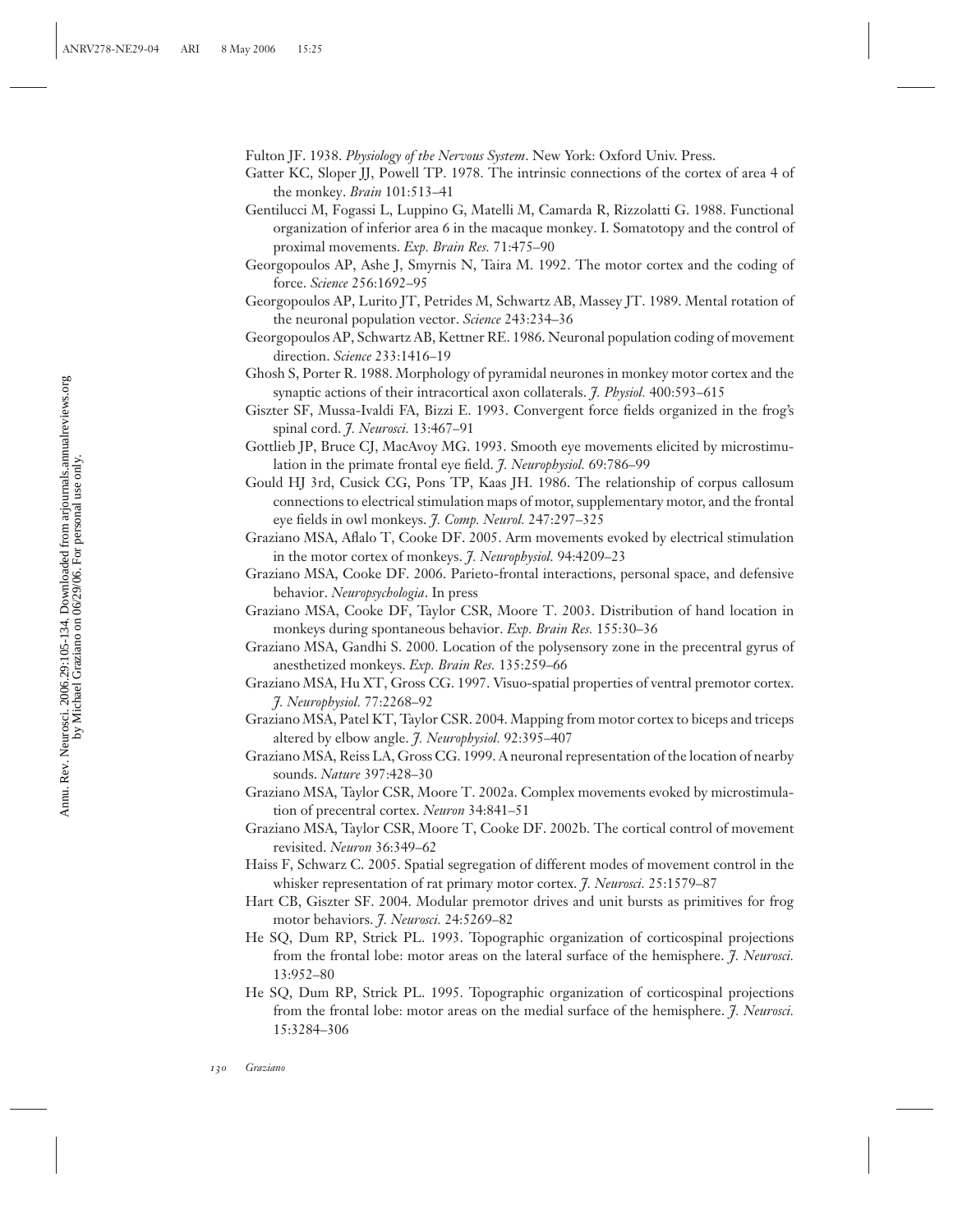- Hocherman S, Wise SP. 1991. Effects of hand movement path on motor cortical activity in awake, behaving rhesus monkeys. *Exp. Brain Res.* 83:285–302
- Hoebel BG. 1969. Feeding and self-stimulation. *Ann. NY Acad. Sci.* 157:758–78
- Holdefer RN, Miller LE. 2002. Primary motor cortical neurons encode functional muscle synergies. *Exp. Brain Res.* 146:233–43
- Huang CS, Hiraba H, Murray GM, Sessle BJ. 1989. Topographical distribution and functional properties of cortically induced rhythmical jaw movements in the monkey (Macaca fascicularis). *J. Neurophysiol.* 61:635–50
- Huntley GW, Jones EG. 1991. Relationship of intrinsic connections to forelimb movement representations in monkey motor cortex: a correlative anatomic and physiological study. *J. Neurophysiol.* 66:390–413
- Jankowska E, Hammar I. 2002. Spinal interneurones; how can studies in animals contribute to the understanding of spinal interneuronal systems in man? *Brain Res*. *Rev.* 40:19–28
- Jankowska E, Padel Y, Tanaka R. 1975. The mode of activation of pyramidal tract cells by intracortical stimuli. *J. Physiol.* 249:617–36
- Johnson PB, Ferraina S, Bianchi L, Caminiti R. 1996. Cortical networks for visual reaching: physiological and anatomical organization of frontal and parietal lobe arm regions. *Cereb. Cortex* 6:102–19
- Kakei S, Hoffman D, Strick P. 1999. Muscle and movement representations in the primary motor cortex. *Science* 285:2136–39
- Kohonen T. 1984. *Self Organization and Associative Memory*. Berlin: Springer
- Krishnamoorthy V, Latash ML, Scholz JP, Zatsiorsky VM. 2003. Muscle synergies during shifts of the center of pressure by standing persons. *Exp. Brain Res.* 152:281–92
- Kwan HC, MacKay WA, Murphy JT, Wong YC. 1978. Spatial organization of precentral cortex in awake primates. II. Motor outputs. *J. Neurophysiol.* 41:1120–31
- Kwan HC, Murphy JT, Wong YC. 1987. Interaction between neurons in precentral cortical zones controlling different joints. *Brain Res.* 400:259–69
- Landgren S, Phillips CG, Porter R. 1962. Cortical fields of origin of the monosynaptic pyramidal pathways to some alpha motoneurones of the baboon's hand and forearm. *J. Physiol.* 161:112–25
- Lawrence DG. 1994. Central neural mechanisms of prehension. *Can. J. Physiol. Pharmacol.* 72:580–82
- Lemon RN, Baker SN, Davis JA, Kirkwood PA, Maier MA, Yang HS. 1998. The importance of the cortico-motoneuronal system for control of grasp. *Novartis Found. Symp*. 218:202–15
- Lemon RN, Johansson RS, Westling G. 1995. Corticospinal control during reach, grasp, and precision lift in man. *J. Neurosci.* 15:6145–56
- Lemon RN, Kirkwood PA, Maier MA, Nakajima K, Nathan P. 2004. Direct and indirect pathways for corticospinal control of upper limb motoneurons in the primate. *Prog. Brain Res.* 143:263–79
- Lewis JW, Van Essen DC. 2000. Corticocortical connections of visual, sensorimotor, and multimodal processing areas in the parietal lobe of the macaque monkey. *J. Comp. Neurol.* 428:112–37
- Li CS, Padoa-Schioppa C, Bizzi E. 2001. Neuronal correlates of motor performance and motor learning in the primary motor cortex of monkeys adapting to an external force field. *Neuron* 30:593–607
- Logothetis NK, Pauls J, Poggio T. 1995. Shape representation in the inferior temporal cortex of monkeys. *Curr. Biol.* 5:552–63
- Lu X, Ashe J. 2005. Anticipatory activity in primary motor cortex codes memorized movement sequences. *Neuron* 45:967–73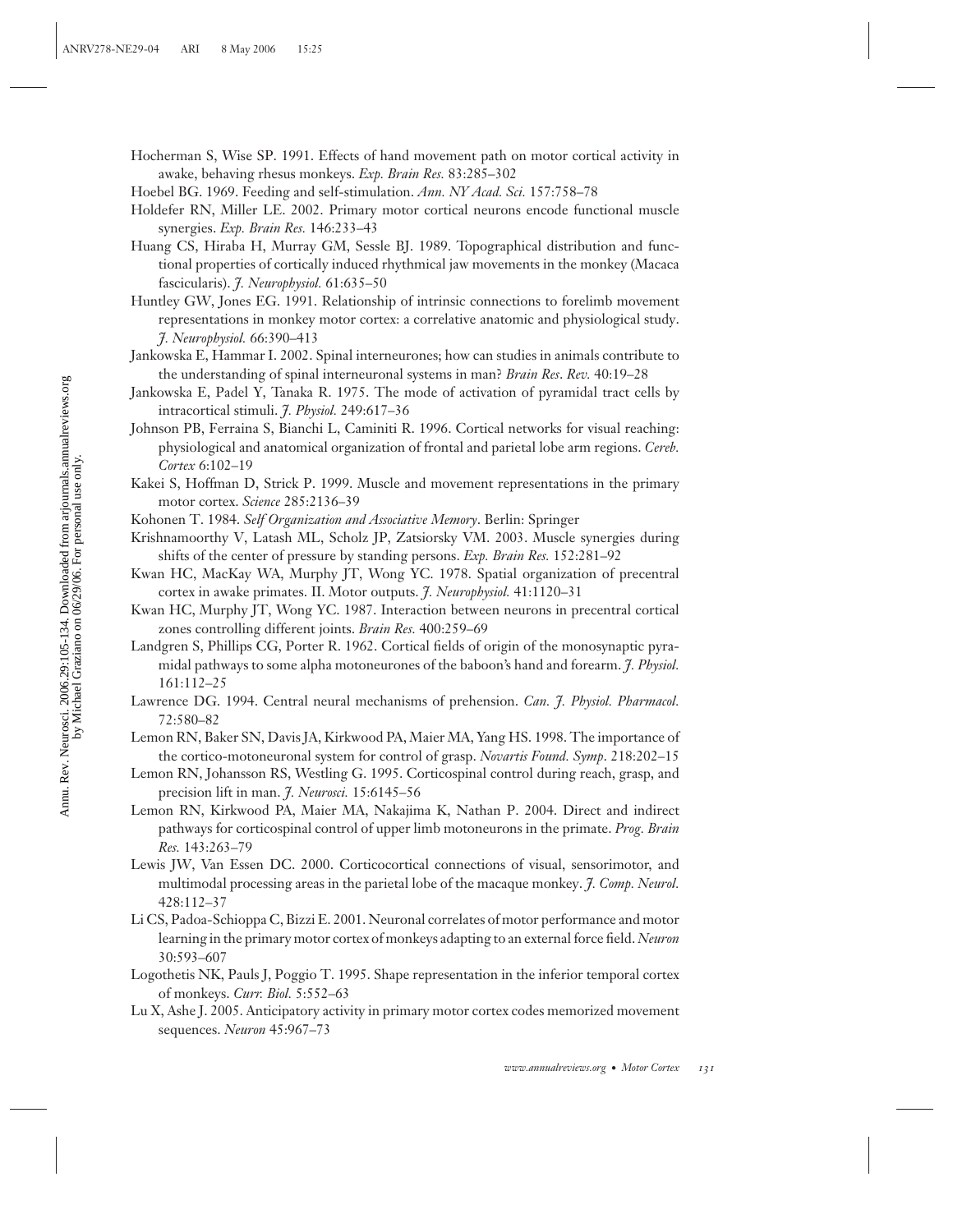- Lu MT, Preston JB, Strick PL. 1994. Interconnections between the prefrontal cortex and the premotor areas in the frontal lobe. *J. Comp. Neurol.* 341:375–92
- Luppino G, Matelli M, Camarda RM, Gallese V, Rizzolatti G. 1991. Multiple representations of body movements in mesial area 6 and the adjacent cingulate cortex: an intracortical microstimulation study in the macaque monkey. *J. Comp. Neurol.* 311:463–82
- Luppino G, Murata A, Govoni P, Matelli M. 1999. Largely segregated parietofrontal connections linking rostral intraparietal cortex (areas AIP and VIP) and the ventral premotor cortex (areas F5 and F4). *Exp. Brain Res.* 128:181–87
- Maier MA, Armand J, Kirkwood PA, Yang HW, Davis JN, Lemon RN. 2002. Differences in the corticospinal projection from primary motor cortex and supplementary motor area to macaque upper limb motoneurons: an anatomical and electrophysiological study. *Cereb. Cortex*. 12:281–96
- Maier MA, Olivier E, Baker SN, Kirkwood PA, Morris T, Lemon RN. 1997. Direct and indirect corticospinal control of arm and hand motoneurons in the squirrel monkey (Saimiri sciureus). *J. Neurophysiol.* 78:721–33
- Martin JH, Engber D, Meng Z. 2005. Effect of forelimb use on postnatal development of the forelimb motor representation in primary motor cortex of the cat. *J. Neurophysiol.* 93:2822–31
- Martinez-Trujillo JC, Wang H, Crawford JD. 2003. Electrical stimulation of the supplementary eye fields in the head-free macaque evokes kinematically normal gaze shifts. *J. Neurophysiol.* 89:2961–74
- Matelli M, Luppino G, Rizzolatti G. 1985. Patterns of cytochrome oxidase activity in the frontal agranular cortex of the macaque monkey. *Behav. Brain Res.* 18:125–36
- Matsumura M, Chen D, Sawaguchi T, Kubota K, Fetz EE. 1996. Synaptic interactions between primate precentral cortex neurons revealed by spike-triggered averaging of intracellular membrane potentials in vivo. *J. Neurosci.* 16:7757–67
- Matsuzaka Y, Aizawa H, Tanji J. 1992. A motor area rostral to the supplementary motor area (presupplementary motor area) in the monkey: neuronal activity during a learned motor task. *J. Neurophysiol.* 68:653–62
- Messier J, Kalaska JF. 2000. Covariation of primate dorsal premotor cell activity with direction and amplitude during a memorized-delay reaching task. *J. Neurophysiol.* 84:152–65
- Mitz AR, Wise SP. 1987. The somatotopic organization of the supplementary motor area: intracortical microstimulation mapping. *J. Neurosci.* 7:1010–21
- Murata A, Fadiga L, Fogassi L, Gallese V, Raos V, Rizzolatti G. 1997. Object representation in the ventral premotor cortex (area F5) of the monkey. *J. Neurophysiol.* 78:2226–30
- Murray EA, Coulter JD. 1981. Organization of corticospinal neurons in the monkey. *J. Comp. Neurol.* 195:339–65
- Mushiake H, Inase M, Tanji J. 1990. Selective coding of motor sequence in the supplementary motor area of the monkey cerebral cortex. *Exp. Brain Res.* 82:208–10
- Obermayer K, Blasdel GG. 1993. Geometry of orientation and ocular dominance columns in monkey striate cortex. *J. Neurosci.* 13:4114–29
- Park MC, Belhaj-Saif A, Cheney PD. 2004. Properties of primary motor cortex output to forelimb muscles in rhesus macaques. *J. Neurophysiol.* 92:2968–84
- Park MC, Belhaj-Saif A, Gordon M, Cheney PD. 2001. Consistent features in the forelimb representation of primary motor cortex in rhesus macaques. *J. Neurosci.* 21:2784–92

Penfield W. 1954. Mechanisms of voluntary movement. *Brain* 77:1–17

Penfield W, Boldrey E. 1937. Somatic motor and sensory representation in the cerebral cortex of man as studied by electrical stimulation. *Brain* 60:389–443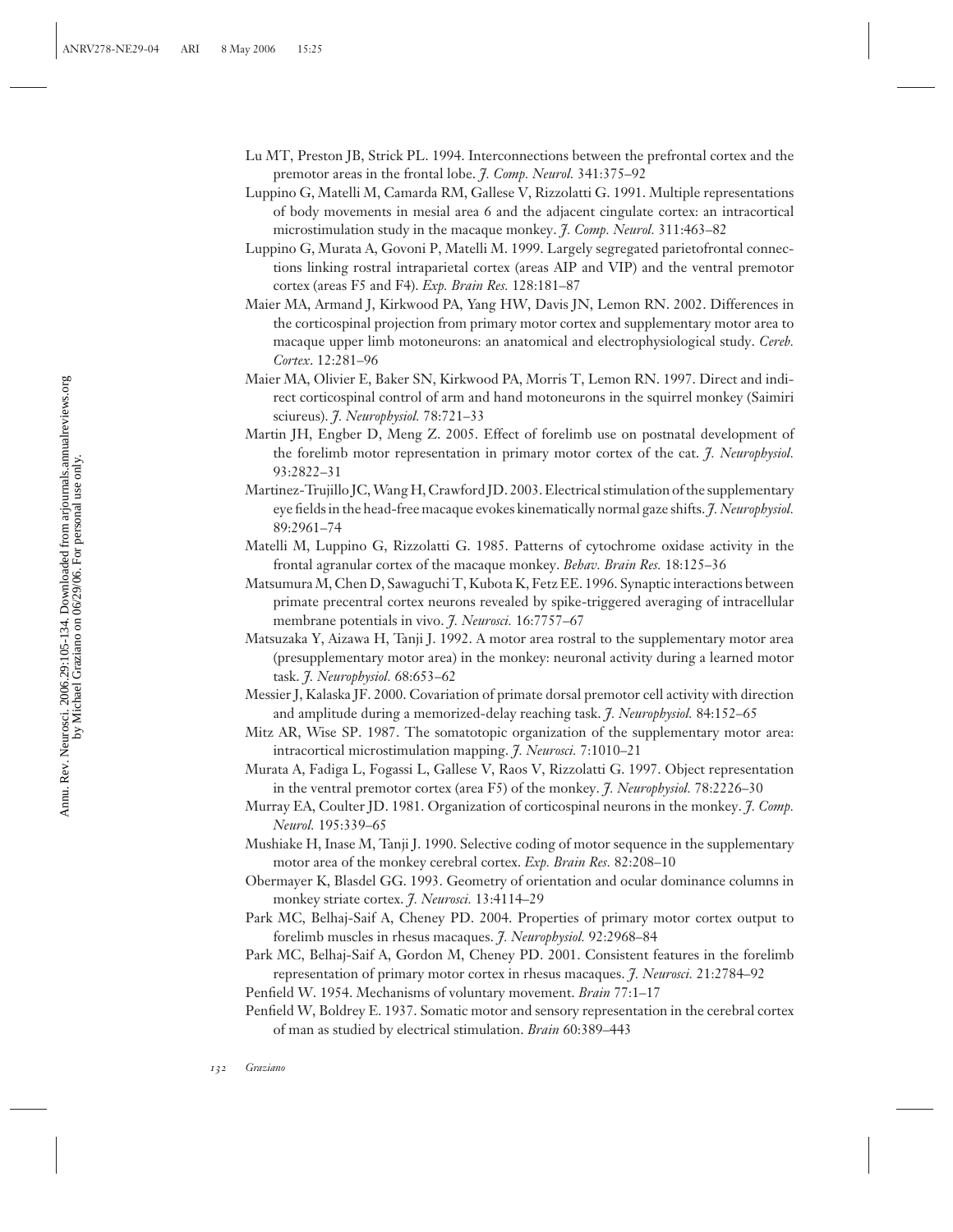- Preuss TM, Stepniewska I, Kaas JH. 1996. Movement representation in the dorsal and ventral premotor areas of owl monkeys: a microstimulation study. *J. Comp. Neurol.* 371:649–76
- Reina GA, Moran DW, Schwartz AB. 2001. On the relationship between joint angular velocity and motor cortical discharge during reaching. *J. Neurophysiol.* 85:2576–89
- Rho MJ, Lavoie S, Drew T. 1999. Effects of red nucleus microstimulation on the locomotor pattern and timing in the intact cat: a comparison with the motor cortex. *J. Neurophysiol.* 81:2297–315
- Rizzolatti G, Camarda R, Fogassi L, Gentilucci M, Luppino G, Matelli M. 1988. Functional organization of inferior area 6 in the macaque monkey. II. Area F5 and the control of distal movements. *Exp. Brain Res.* 71:491–507

Rizzolatti G, Luppino G. 2001. The cortical motor system. *Neuron* 31:889–901

- Rizzolatti G, Scandolara C, Matelli M, Gentilucci M. 1981. Afferent properties of periarcuate neurons in macaque monkeys. II. Visual responses. *Behav. Brain Res.* 2:147–63
- Robinson DA. 1972. Eye movements evoked by collicular stimulation in the alert monkey. *Vis. Res.* 12:1795–808
- Robinson DA, Fuchs AF. 1969. Eye movements evoked by stimulation of the frontal eye fields. *J. Neurophysiol.* 32:637–48
- Romo R, Hernandez A, Zainos A, Salinas E. 1998. Somatosensory discrimination based on cortical microstimulation. *Nature* 392:387–90
- Rosenbaum DA, Loukopoulos LD, Meulenbroek RG, Vaughan J, Engelbrecht SE. 1995. Planning reaches by evaluating stored postures. *Psychol. Rev.* 102:28–67
- Salzman CD, Britten KH, Newsome WT. 1990. Cortical microstimulation influences perceptual judgements of motion direction. *Nature* 346:174–77
- Sanes JN, Donoghue JP. 2000. Plasticity and primary motor cortex. *Annu. Rev. Neurosci.* 23:393–415
- Sanes JN, Schieber MH. 2001. Orderly somatotopy in primary motor cortex: Does it exist? *Neuroimage* 13:968–74
- Sanes JN, Wang J, Donoghue JP. 1992. Immediate and delayed changes of rat cortical output representation with new forelimb configurations. *Cereb. Cortex* 2:141–52
- Schieber MH. 2002. Motor cortex and the distributed anatomy of finger movements. *Adv. Exp. Med. Biol.* 508:411–16
- Schiller PH, Stryker M. 1972. Single-unit recording and stimulation in superior colliculus of the alert rhesus monkey. *J. Neurophysiol.* 35:915–24
- Schlack A, Sterbing S, Hartung K, Hoffmann K-P, Bremmer F. 2005. Multisensory space representations in the macaque ventral intraparietal area (VIP). *J. Neurosci.* 25:4616–25
- Schneider C, Devanne H, Lavoie BA, Capaday C. 2002. Neural mechanisms involved in the functional linking of motor cortical points. *Exp. Brain Res.* 146:86–94
- Schreiner CE. 1995. Order and disorder in auditory cortical maps. *Curr. Opin. Neurobiol.* 5:489– 96
- Schwartz EL, Desimone R, Albright TD, Gross CG. 1983. Shape recognition and inferior temporal neurons. *Proc. Natl. Acad. Sci. USA* 80:5776–78
- Scott SH. 2004. Optimal feedback control and the neural basis of volitional motor control. *Nat. Rev. Neurosci.* 5:532–46
- Scott SH, Kalaska JF. 1995. Changes in motor cortex activity during reaching movements with similar hand paths but different arm postures. *J. Neurophysiol.* 73:2563–67
- Scott SH, Kalaska JF. 1997. Reaching movements with similar hand paths but different arm orientations. I. Activity of individual cells in motor cortex. *J. Neurophysiol.* 77:826–52
- Sergio LE, Kalaska JF. 2003. Systematic changes in motor cortex cell activity with arm posture during directional isometric force generation. *J. Neurophysiol.* 89:212–28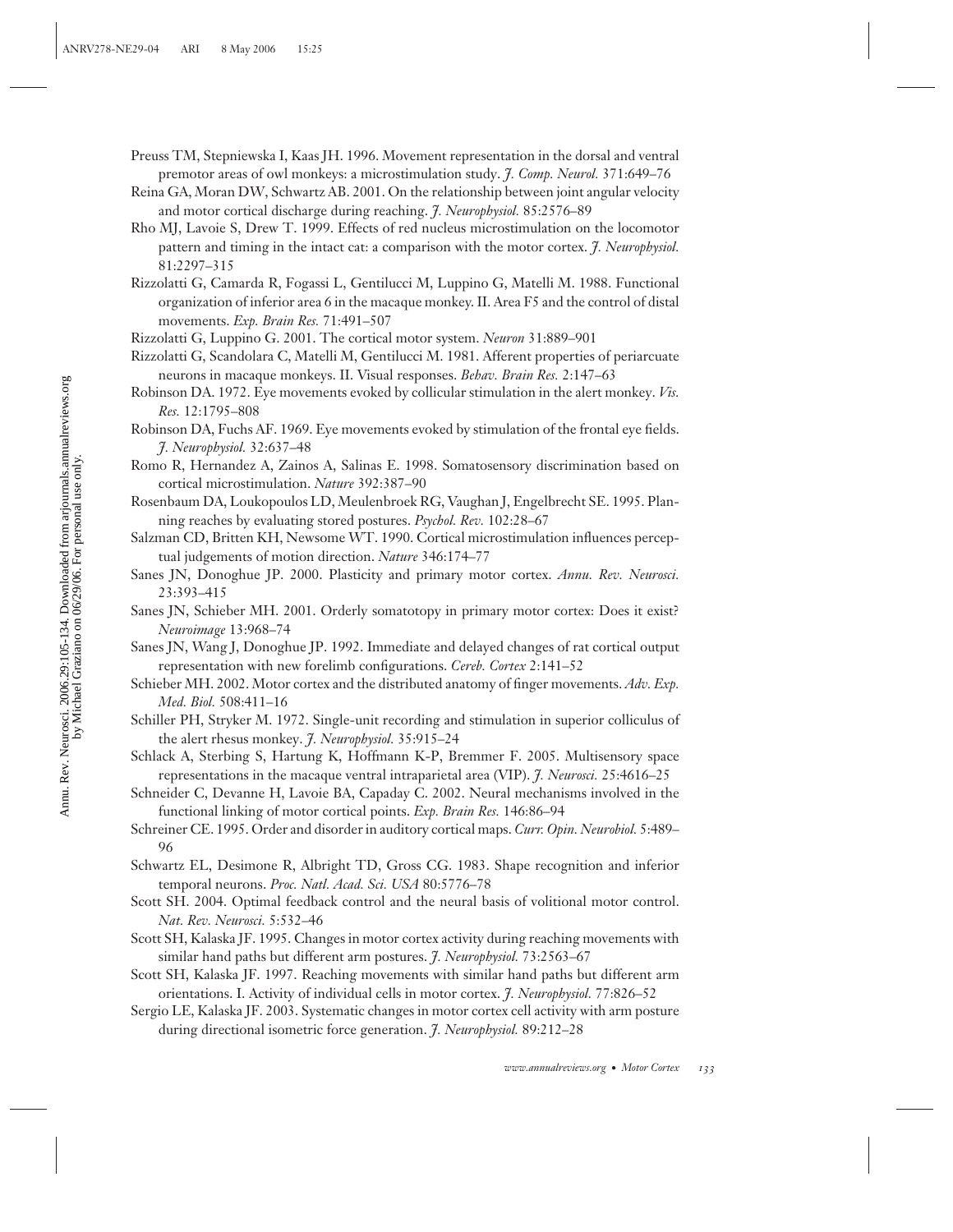- Stanford TR, Freedman EG, Sparks DL. 1996. Site and parameters of microstimulation: evidence for independent effects on the properties of saccades evoked from the primate superior colliculus. *J. Neurophysiol.* 76:3360–81
- Stepniewska I, Fang PC, Kaas JH. 2005. Microstimulation reveals specialized subregions for different complex movements in posterior parietal cortex of prosimian galagos. *Proc. Natl. Acad. Sci. USA* 102:4878–83
- Strick PL, Preston JB. 1978. Multiple representation in the primate motor cortex. *Brain Res.* 154:366–70
- Tachibana Y, Nambu A, Hatanaka N, Miyachi S, Takada M. 2004. Input-output organization of the rostral part of the dorsal premotor cortex, with special reference to its corticostriatal projection. *Neurosci. Res.* 48:45–57
- Taylor CSR, Gross CG. 2003. Twitches versus movements: a story of motor cortex. *Neuroscientist* 9:332–42
- Tehovnik EJ, Lee K. 1993. The dorsomedial frontal cortex of the rhesus monkey: topographic representation of saccades evoked by electrical stimulation. *Exp. Brain Res.* 96:430–42
- Thier P, Andersen RA. 1998. Electrical microstimulation distinguishes distinct saccade-related areas in the posterior parietal cortex. *J. Neurophysiol.* 80:1713–35
- Ting LH, Macpherson JM. 2005. A limited set of muscle synergies for force control during a postural task. *J. Neurophysiol.* 93:609–13
- Todorov E, Jordan MI. 2002. Optimal feedback control as a theory of motor coordination. *Nat. Neurosci.* 5:1226–35
- Tolias AS, Sultan F, Augath M, Oeltermann A, Tehovnik EJ, et al. 2005. Mapping cortical activity elicited with electrical microstimulation using FMRI in the macaque. *Neuron* 48:901–11
- Vindras P, Desmurget M, Viviani P. 2005. Error parsing in visuomotor pointing reveals independent processing of amplitude and direction. *J. Neurophysiol.* 94:1212–24
- Wise SP. 1985. The primate premotor cortex: past, present, and preparatory. *Annu. Rev. Neurosci.* 8:1–19
- Woolsey CN, Settlage PH, Meyer DR, Sencer W, Hamuy TP, Travis AM. 1952. Patterns of localization in precentral and "supplementary" motor areas and their relation to the concept of a premotor area. *Res. Pub. Assoc. Res. Nerv. Ment. Dis.* 30:238–64
- Wu CW, Bichot NP, Kaas JH. 2000. Converging evidence from microstimulation, architecture, and connections for multiple motor areas in the frontal and cingulate cortex of prosimian primates. *J. Comp. Neurol.* 423:140–77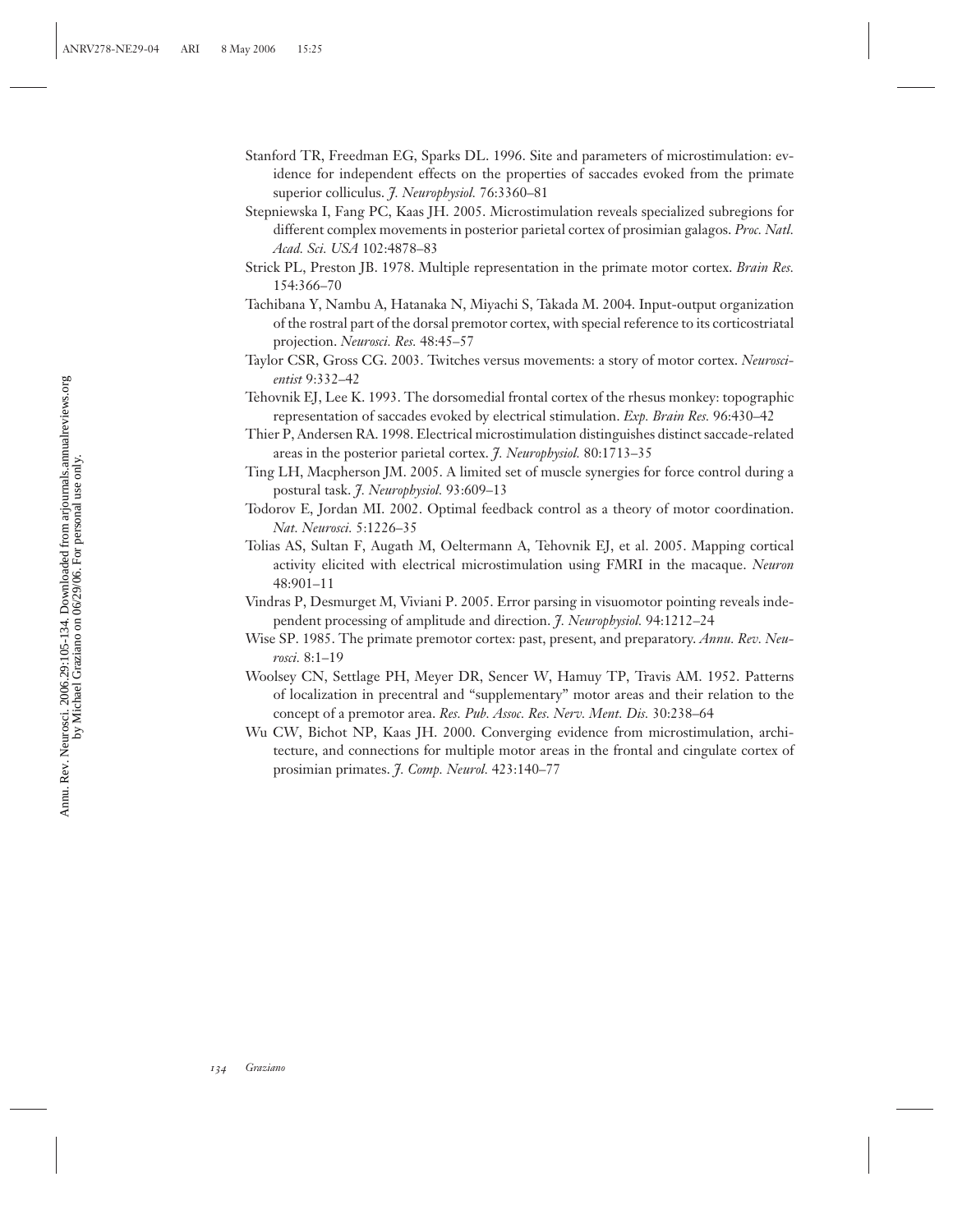# **Contents**

*v*

**Annual Review of Neuroscience**

| Adaptive Roles of Programmed Cell Death During Nervous System<br>Development                                                |  |
|-----------------------------------------------------------------------------------------------------------------------------|--|
| Endocannabinoid-Mediated Synaptic Plasticity in the CNS<br>Vivien Chevaleyre, Kanji A. Takahashi, and Pablo E. Castillo 37  |  |
| Noncoding RNAs in the Mammalian Central Nervous System<br>Xinwei Cao, Gene Yeo, Alysson R. Muotri, Tomoko Kuwabara,         |  |
| The Organization of Behavioral Repertoire in Motor Cortex                                                                   |  |
| TRP Ion Channels and Temperature Sensation                                                                                  |  |
| Early Events in Olfactory Processing                                                                                        |  |
| Cortical Algorithms for Perceptual Grouping                                                                                 |  |
| Deep Brain Stimulation                                                                                                      |  |
| RNA-Mediated Neuromuscular Disorders                                                                                        |  |
| Locomotor Circuits in the Mammalian Spinal Cord                                                                             |  |
| Homeostatic Control of Neural Activity: From Phenomenology to<br>Molecular Design                                           |  |
| Organelles and Trafficking Machinery for Postsynaptic Plasticity                                                            |  |
| Noncanonical Wnt Signaling and Neural Polarity<br>Mireille Montcouquiol, E. Bryan Crenshaw, III, and Matthew W. Kelley  363 |  |
|                                                                                                                             |  |